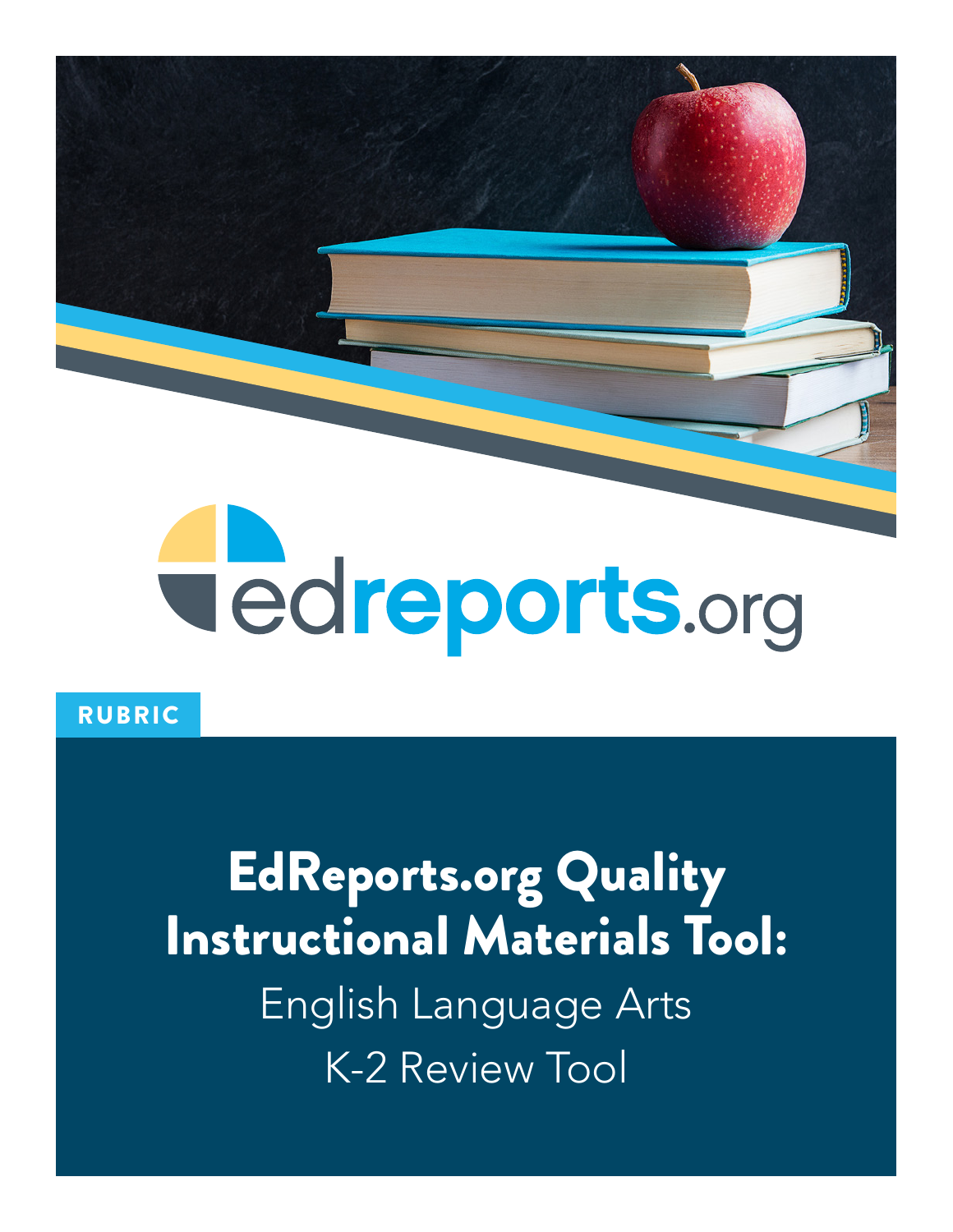# Table of Contents

| <b>Gateway 1:</b><br>Text Quality and Complexity and Alignment to the Standards with Tasks and Questions Grounded in Evidence  9 |  |
|----------------------------------------------------------------------------------------------------------------------------------|--|
|                                                                                                                                  |  |
| Rating Sheet 1.2: Alignment to the Standards with Tasks and Questions Grounded in Evidence 10                                    |  |
|                                                                                                                                  |  |
|                                                                                                                                  |  |
|                                                                                                                                  |  |
|                                                                                                                                  |  |
|                                                                                                                                  |  |
|                                                                                                                                  |  |
|                                                                                                                                  |  |
|                                                                                                                                  |  |
|                                                                                                                                  |  |
|                                                                                                                                  |  |
|                                                                                                                                  |  |
|                                                                                                                                  |  |

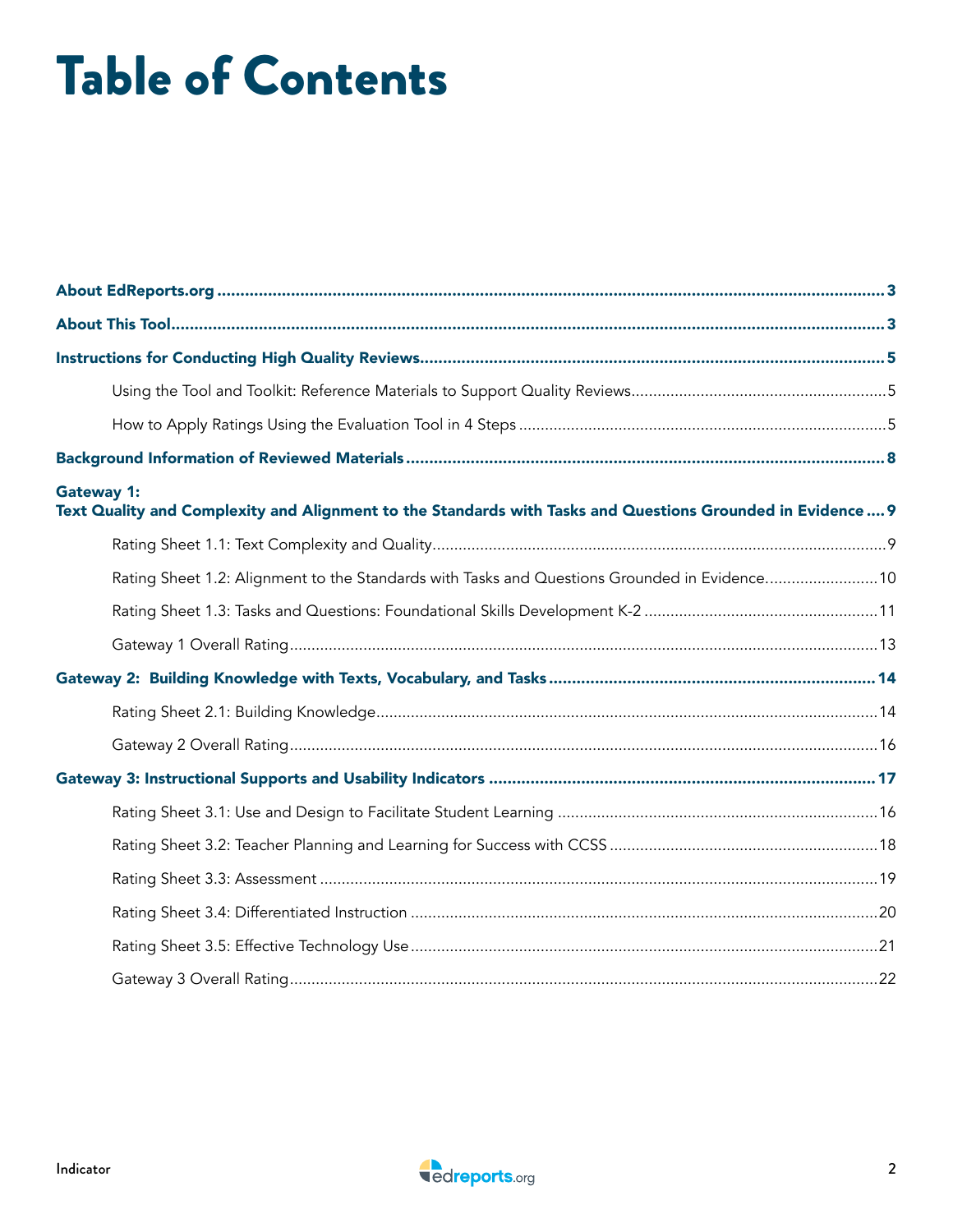# EdReports.org Quality Instructional Materials Tool:

# English Language Arts High School Review Tool

The Common Core State Standards (CCSS), informed by three decades of knowledge around learning, create an unprecedented opportunity to improve student achievement nationwide. However, simply adopting the Common Core and working with teachers on the instructional shifts—as over 40-plus states are doing—will not directly translate into student success. Evidence indicates that instructional materials have a significant effect on student outcomes.<sup>1</sup> And as Harvard's Richard Elmore argues, to get inside the instructional core and improve learning at scale, it is essential to get quality content into the hands of teachers and students.<sup>2</sup>

If quality instructional materials (e.g., textbooks, curriculum, digital resources and other instructional content) are as critical as the research suggests, local decisions about what CCSS materials to adopt or purchase are now more significant than ever. Publishers are updating their materials, independent curriculum providers are launching and teachers nationwide are generously publishing their own materials for the benefit of others. States, districts and organizations also have been developing and disseminating Common Core-aligned lessons. With so many new and repackaged instructional products being introduced into a quickly changing marketplace, state and district leaders and educators need independent information about instructional materials in order to make informed purchasing decisions and, over time, to move the needle on student performance.

# **About EdReports.org**

Our Vision: All students and teachers in the United States will have access to the highest-quality instructional materials that will help improve student learning outcomes.

Our Mission: EdReports.org will increase the capacity of teachers, administrators and leaders to seek, identify and demand the highest-quality instructional materials. Drawing upon expert educators, EdReports.org's evidence-based reviews of instructional materials and support of smart adoption processes will equip teachers with excellent materials nationwide.

**Our Theory of Action:** Credible information against quality criteria in a quickly changing marketplace helps educators make better purchasing decisions and improve student performance. Identifying excellence and improving demand for credible information will improve the supply of quality materials over time, leading to better student achievement outcomes.

# **About This Tool**

EdReports.org convened educators to develop this tool to provide educators, stakeholders, and leaders with independent and useful information about the quality of core English language arts instructional materials (whether digital, traditional textbook, or blended). Expert educators will use the tool to evaluate full sets of instructional materials in English language arts against non-negotiable criteria (see Figure 1). This tool builds on the experience of educators, curriculum experts, state processes, and leading rubric developers and organizations – such as Achieve, Inc., the Council of Great City Schools, and Student Achievement Partners, among others – that have conducted reviews of instructional materials, lessons, and tasks.

<sup>1</sup> G. Whitehurst. "Don't Forget Curriculum." *Brown Center Letters on Education.* (Washington, DC: Brookings Institute, 2009); M. Chingos and G. Whitehurst. *Choosing Blindly: Instructional Materials, Teacher Effectiveness and the Common Core.* (Washington, DC: Brown Center on Education Policy at Brookings, April 2012).

<sup>2</sup> Richard Elmore, in his work on the instructional core, asserts that there are three ways to improve student learning at scale: (1) raise the level of content that students are taught; (2) increase the skill and knowledge that teachers bring to the teaching of that content; and (3) increase the level of students' active learning of that content. R. Elmore. *Improving the Instructional Core* (Cambridge, MA: Harvard Graduate School of Education, 2008).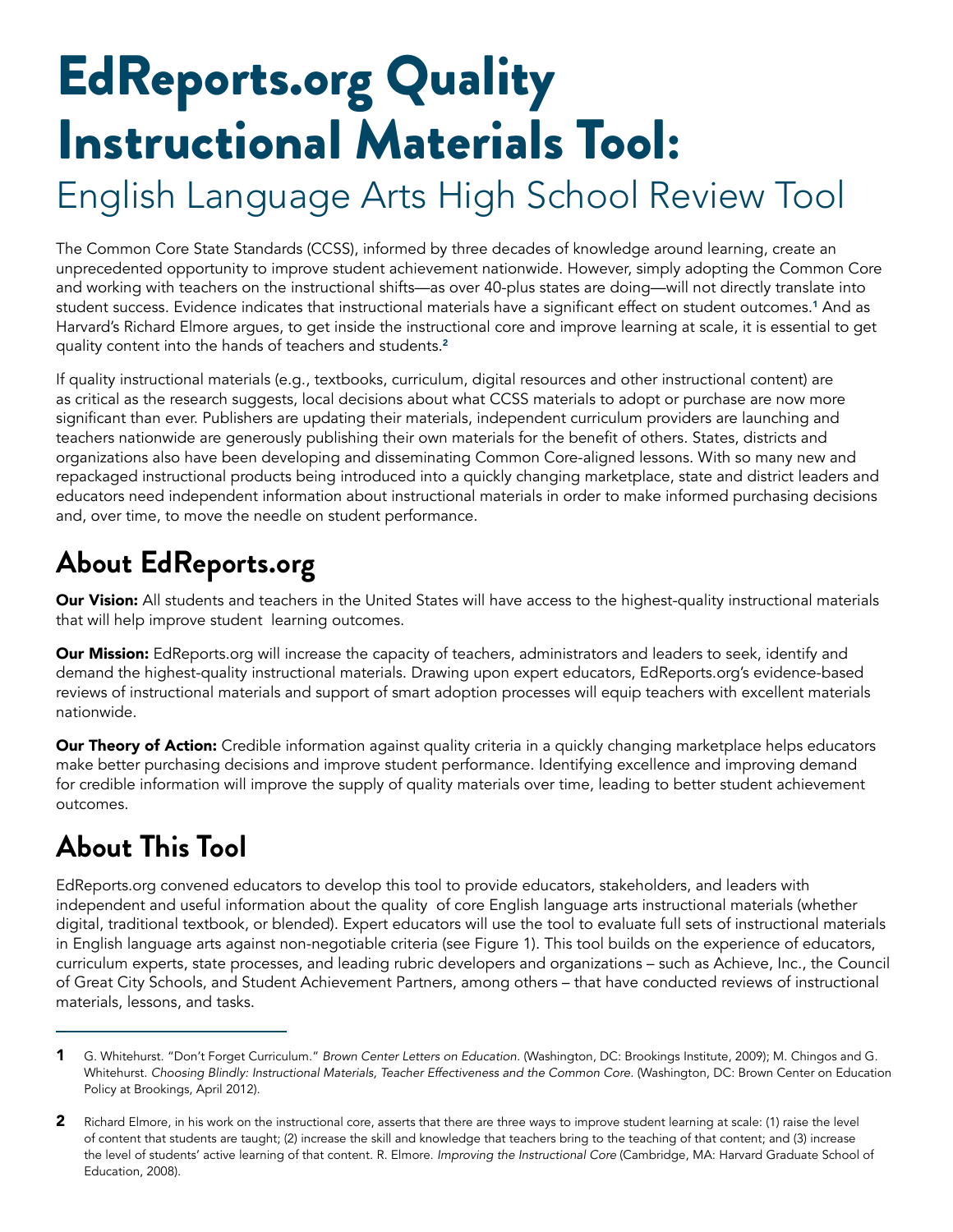To create the evaluation tool, EdReports.org conducted research into the use of commonly-used rubrics, gathered input from educators and English language arts experts during a nationwide listening tour, interviewed professors of English language arts, developers and publishers of materials, and convened an Anchor Educator Working Group (AEWG). The tool may be refined by the AEWG after the first set of reviews is complete.

The tool has three major gateways (see Figure 1) to guide the evaluation process. Reviewers will apply the three gateways sequentially to ensure EdReports.org reports to the field the extent to which materials are CCSS-aligned and usable by educators. Those materials that meet or partially meet the expectations for Gateway 1 (Text Quality and Complexity, and Alignment to Standards with Tasks and Questions Grounded in Evidence) will move to Gateway 2 (Building Knowledge with Texts, Vocabulary, and Tasks). Only those materials that meet the expectations for **both** Gateway 1 and Gateway 2 will be reviewed in Gateway 3 (Usability Indicators). To support each indicator rating, reviewers document specific evidence from the materials.

### Figure 1: Gateway Evaluation Process for Review of English Language Arts Materials (grades K-2)



|                  | <b>Building Knowledge with Texts, Vocabulary, and Tasks</b>                                                                                                                                                                                                                                |
|------------------|--------------------------------------------------------------------------------------------------------------------------------------------------------------------------------------------------------------------------------------------------------------------------------------------|
| <b>Gateway 2</b> | Do materials build students' knowledge across topics and content areas?<br>Is instruction intentionally and coherently sequenced to build vocabulary?<br>Do questions and tasks build to culminating tasks that demonstrate students' ability to<br>analyze components of texts and topic? |
|                  | Meets for Gateways 1 AND 2: Move to Gateway 3-                                                                                                                                                                                                                                             |

|                  | <b>Instructional Supports and Other Usability Indicators</b>      |
|------------------|-------------------------------------------------------------------|
| <b>Gateway 3</b> | Does the instructional material support high quality instruction? |

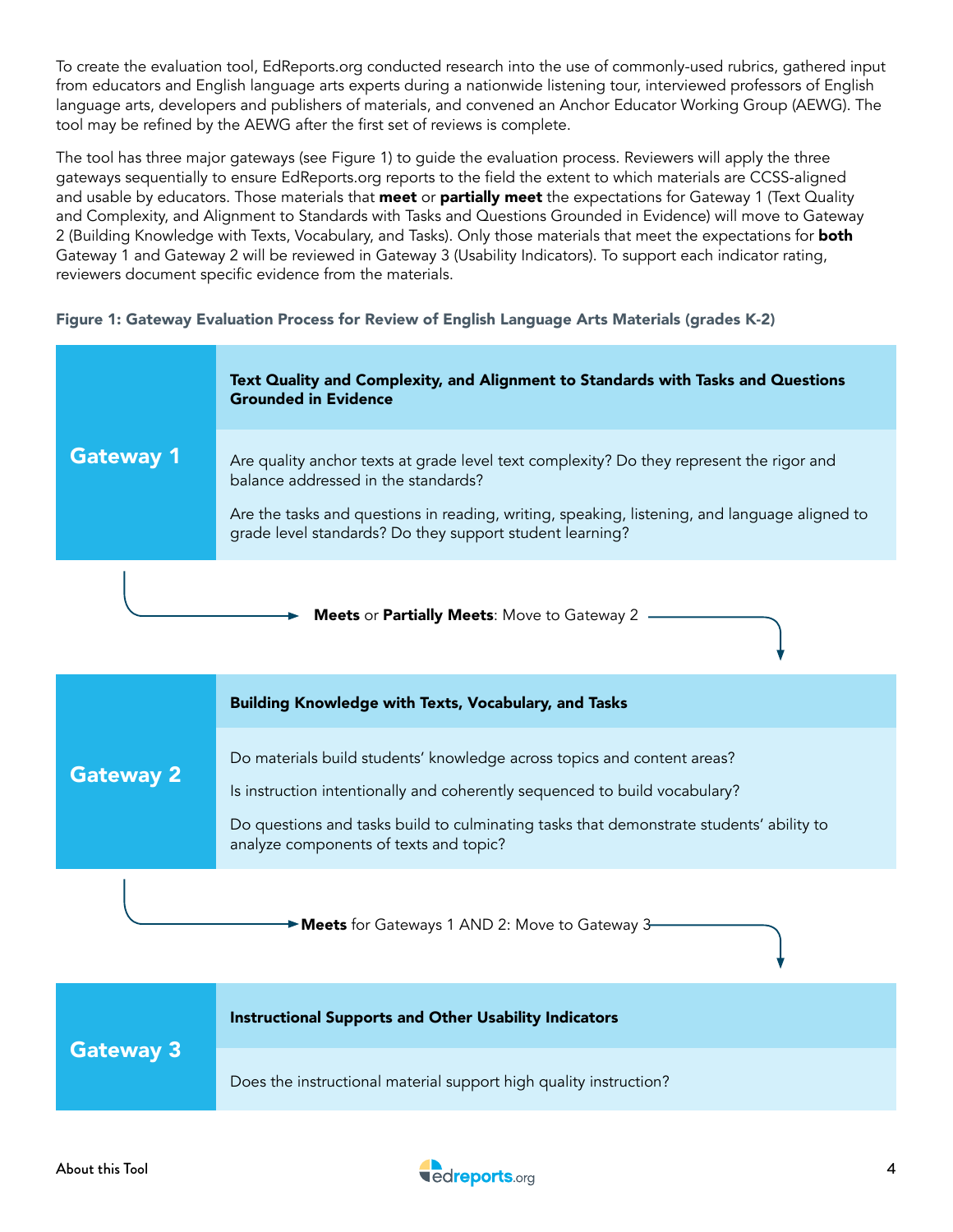# **Instructions for Conducting High Quality Reviews**

### **Using the Tool and Toolkit: Reference Materials to Support Quality Reviews**

In addition to the EdReports.org Quality Instructional Materials Tool: English Language Arts K-2 reviewers work with the following materials as references:

- *The Common Core State Standards for English Language Arts,* including Appendices (including the Revised Appendix A)
- *Publishers' Criteria for the Common Core State Standards* for English Language Arts, Grades K-2
- Support materials to identify text complexity and rigor appropriate for each grade
- Evidence Guides (technical documentation support indicating how to collect evidence, where to find evidence and reporting information)

### **How to Apply Ratings Using the Evaluation Tool in 4 Steps**

### STEP 1: Review the Criteria and Indicators for each Gateway

- Each Gateway consists of a number of Criteria and Indicators. Criteria in Gateways 1 and 2 refer to Alignment and Quality. Criteria in Gateway 3 refers to Usability.
- Reviewers must provide a rating according to the score options provided for each Indicator and must cite multiple examples of specific, concrete evidence to justify the rating. Reviewers document evidence, including page numbers, lesson names, unit topics, etc., in an evidence collection document.

#### Figure 2: Rating Sheet Structure

### **Criterion** Description and Total Possible Score

| <b>Indicator 1 and Description</b> | Your Rating<br>Score)  | (Evidence for Your Chosen Score) |
|------------------------------------|------------------------|----------------------------------|
| <b>Indicator 2 and Description</b> | (Your Rating<br>Score) | (Evidence for Your Chosen Score) |
| <b>Indicator 3 and Description</b> | Your Rating<br>Score)  | (Evidence for Your Chosen Score) |

...

### Tally Section

Earned: \_\_\_\_\_\_\_ of 18 points

Meets expectations (14-18 points)

Partially meets expectations (8-13 points)

Does not meet expectations (<8 points)

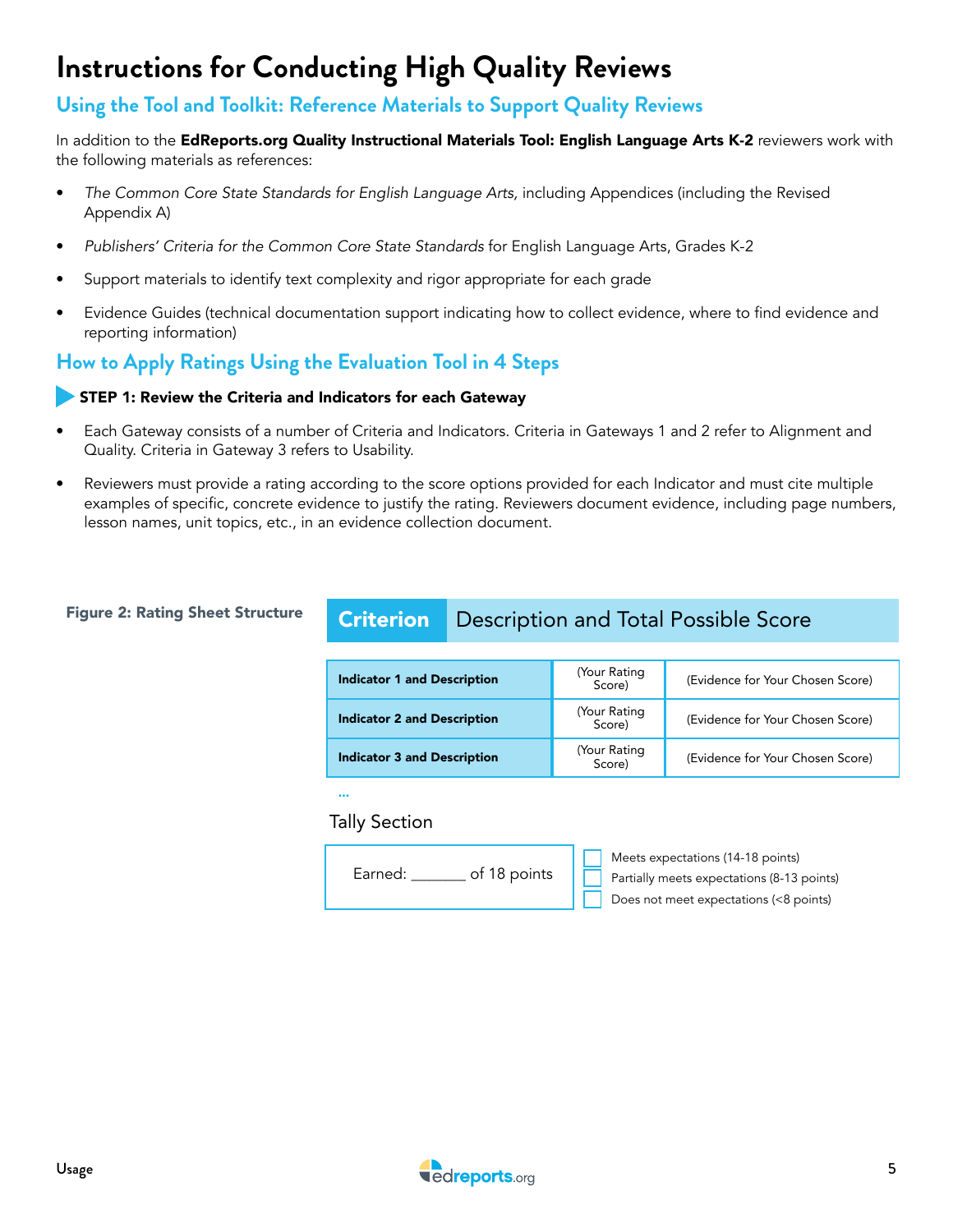### STEP 2: Rate each Indicator

- Reviewers will evaluate instructional materials against each Indicator using the appropriate rating scale.
- **Evidence Guides** will provide in-depth "look-fors" for each criterion to guide the expert reviewer. Each Rating is supported with evidence from the materials that specifically aligns with the criteria.

### **Criterion** Texts are worthy of students' time and attention: texts are of quality and are rigorous, meeting the text complexity criteria for each grade. Materials support students' advancing toward independent reading.

| Texts are worthy of students' time and attention: texts are of quality and are rigorous,<br>meeting the text complexity criteria for each grade. |                                                                                                                                                                                                                                                                                        |                                                 |                 |  |  |  |
|--------------------------------------------------------------------------------------------------------------------------------------------------|----------------------------------------------------------------------------------------------------------------------------------------------------------------------------------------------------------------------------------------------------------------------------------------|-------------------------------------------------|-----------------|--|--|--|
| <b>Criterion</b>                                                                                                                                 | Materials support students' advancing toward independent reading.                                                                                                                                                                                                                      |                                                 |                 |  |  |  |
|                                                                                                                                                  | Maximum Points: 32                                                                                                                                                                                                                                                                     |                                                 |                 |  |  |  |
|                                                                                                                                                  |                                                                                                                                                                                                                                                                                        |                                                 |                 |  |  |  |
| <b>Indicators</b>                                                                                                                                |                                                                                                                                                                                                                                                                                        | <b>Rating</b>                                   | <b>Evidence</b> |  |  |  |
|                                                                                                                                                  | 1a. Anchor/core texts are of publishable quality and<br>worthy of especially careful reading                                                                                                                                                                                           | $\mathbf{2}$<br>$\left( \textbf{4}\right)$<br>0 |                 |  |  |  |
|                                                                                                                                                  | <b>1b.</b> Materials reflect the distribution of text types and<br>genres required by the standards at each grade level.                                                                                                                                                               | $\overline{\mathbf{4}}$                         |                 |  |  |  |
| qualitative analysis).                                                                                                                           | 1c. Texts have the appropriate level of complexity for<br>the grade level (according to quantitative analysis and                                                                                                                                                                      | $\left( 4\right)$<br>$\mathbf{2}$<br>0          |                 |  |  |  |
|                                                                                                                                                  | <b>1d.</b> Materials support students' literacy skills<br>(understanding and comprehension) over the course<br>of the school year through increasingly complex text<br>to develop independence of grade level skills (Series<br>of texts should be at a variety of complexity levels). |                                                 |                 |  |  |  |
|                                                                                                                                                  | <b>1e.</b> Anchor texts and series of texts connected to them<br>are accompanied by a text complexity analysis and<br>rationale for purpose and placement in the grade level.                                                                                                          | $\binom{2}{ }$                                  |                 |  |  |  |
| reading proficiency.                                                                                                                             | <b>1f.</b> Anchor and supporting texts provide<br>opportunities for students to engage in a range<br>and volume of reading to achieve grade level                                                                                                                                      | 2<br>$\langle {\bf 1} \rangle$                  |                 |  |  |  |

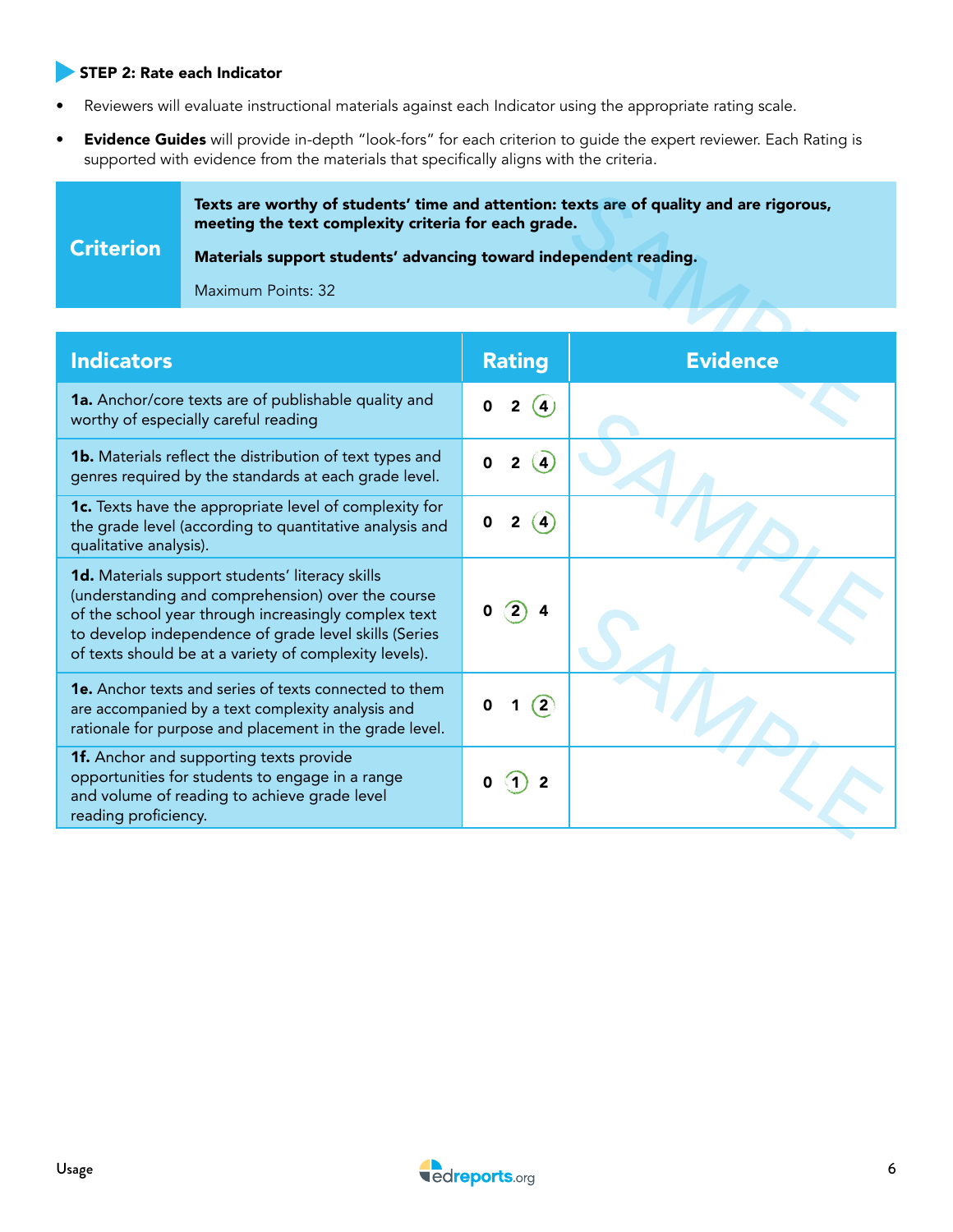### STEP 3: Determine the Criterion Rating

- An overall rating for each Criterion is determined by adding the total points earned from the Criterion's Indicators.
- Once the total from the Indicators is added, select the Rating (e.g., Meets Expectations, Partially Meets, etc.) based on where the point total falls (see sample below).



#### STEP 4: Determine the Final Gateway Rating

• The scoring from each Criterion is added to determine a final Gateway Score. Gateway Scores are determined using the same rating scale as earlier.

### Gateway 1

High-quality texts are the central focus of lessons, are at the appropriate grade level text complexity, and are accompanied by quality tasks aligned to the standards of reading, writing, speaking, listening, and language in service to grow literacy skills. Maximum Points: 42

| <b>Indicators</b>                                                                                                                                               | <b>Rating</b><br><b>Score</b>                      | <b>Evidence</b> |
|-----------------------------------------------------------------------------------------------------------------------------------------------------------------|----------------------------------------------------|-----------------|
| $1a-1f$ :<br>Texts are worthy of students' time and attention<br>(of quality, rigorous, and at the right text<br>complexity for grade level, student, and task) | <b>Point Total from</b><br><b>Rating Sheet(s):</b> |                 |
| $1g-1n$ :<br>Materials provide opportunities for rich and<br>rigorous evidence-based discussions and writing<br>about texts.                                    | <b>Point Total from</b><br><b>Rating Sheet(s):</b> |                 |
|                                                                                                                                                                 |                                                    |                 |

If materaials "Meet Expectations" or "Partially Meet Expectations" in Gateway 1 they may then be reviewed in Gateway 2.



Meets expectations (28-32 points)

Partially meets expectations (16-27 points)

Does not meet expectations (<15 points)

#### Does not meet = does not continue to Gateway 2

NOTE: Materials must "Meet Expectations" in BOTH Gateway 1 and Gateway 2 to be reviewed in Gateway 3.

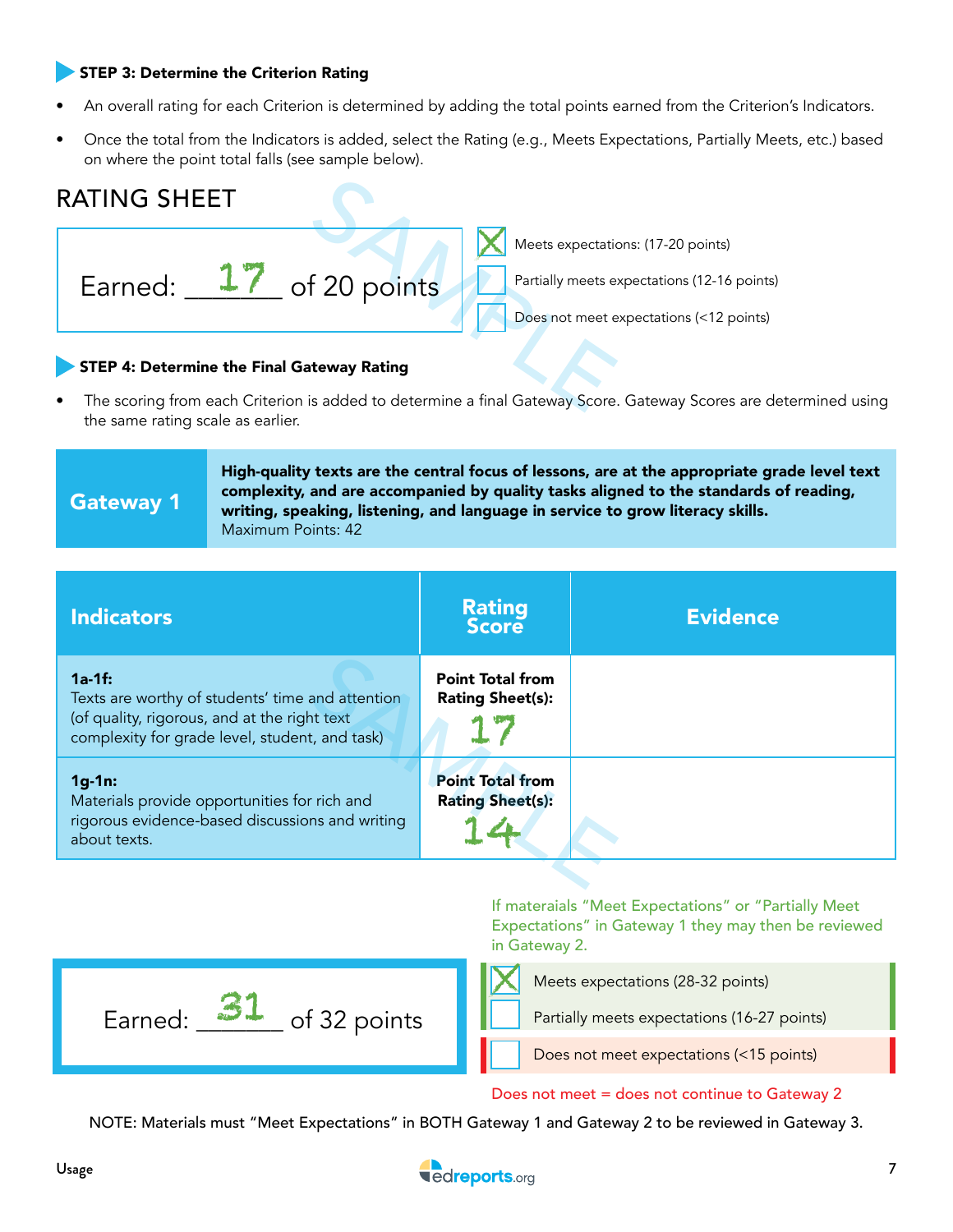# Evaluation Tool

# **Background Information of Reviewed Materials**

| <b>Materials Review</b>                 |                   |                      |
|-----------------------------------------|-------------------|----------------------|
| <b>Reviewer Name:</b>                   |                   | Date:                |
| <b>Title of Instructional Material:</b> |                   |                      |
| Grade:                                  | <b>Publisher:</b> | <b>Edition Year:</b> |
| Additional References, Notes, Links:    |                   |                      |
|                                         |                   |                      |
|                                         |                   |                      |
|                                         |                   |                      |
|                                         |                   |                      |
|                                         |                   |                      |
|                                         |                   |                      |
|                                         |                   |                      |
|                                         |                   |                      |
|                                         |                   |                      |
|                                         |                   |                      |
|                                         |                   |                      |
|                                         |                   |                      |

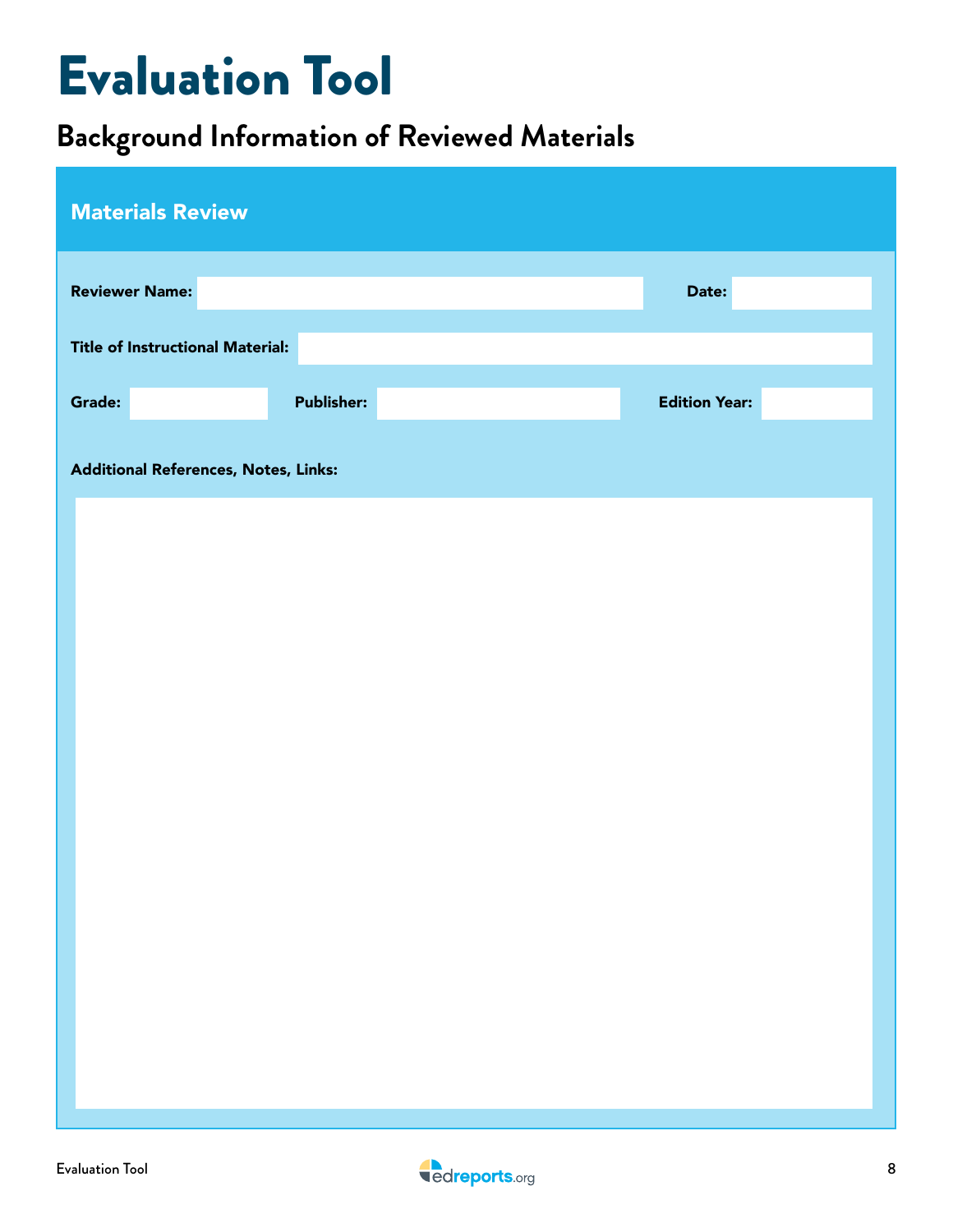# Gateway 1

# **Text Quality and Complexity and Alignment to the Standards with Tasks and Questions Grounded in Evidence**

- Are texts worthy of students' time and attention (of quality, rigorous, and at the right text complexity for grade level, student, and task)?
- Is there a range of tasks and questions to develop reading, writing, speaking, listening, and language that are high quality and aligned with the appropriate grade level standards?
- Are questions of high quality and text specific to support opportunities for rich and rigorous evidence-based discussions and writing?
- For grades K-2, do materials support foundational skills development?

### Rating Sheet 1.1: Text Complexity and Quality

- For 'Text Complexity and Quality' to attain a score of 'Meets Expectations,' material must earn at least 18 points.
- If materials DO NOT MEET expectations for Rating Sheet 1.1, they do not meet expectations for Gateway 1.

#### Texts are worthy of students' time and attention: texts are of quality and are rigorous, meeting the text complexity criteria for each grade.

#### **Criterion** Materials support students' advancing toward independent reading.

Maximum Points: 20

| <b>Indicators</b>                                                                                                                                                                                                                                                                                                                                                                                               | <b>Points</b> | <b>Evidence</b>                                                  |
|-----------------------------------------------------------------------------------------------------------------------------------------------------------------------------------------------------------------------------------------------------------------------------------------------------------------------------------------------------------------------------------------------------------------|---------------|------------------------------------------------------------------|
| <b>1a.</b> Anchor texts are of publishable quality and worthy<br>of especially careful reading and consider a range of<br>student interests.                                                                                                                                                                                                                                                                    |               | *This does not include decodable. Those are<br>identified in RS3 |
| <b>1b.</b> Materials reflect the distribution of text types and genres<br>required by the standards at each grade level.                                                                                                                                                                                                                                                                                        | n<br>4        | *This does not include decodable. Those are<br>identified in RS3 |
| 1c. Texts (including read-aloud texts and some shared<br>reading texts used to build knowledge and vocabulary)<br>have the appropriate level of complexity for the grade<br>level according to quantitative analysis, qualitative<br>analysis, and a relationship to their associated student<br>task. Read-aloud texts at K-2 are above the complexity<br>levels of what most students can read independently. |               |                                                                  |
| <b>1d.</b> Materials support students' literacy skills (comprehension)<br>over the course of the school year through increasingly<br>complex text to develop independence of grade level<br>skills (leveled readers and series of texts should be at a<br>variety of complexity levels).                                                                                                                        |               |                                                                  |

(Continues on next page)

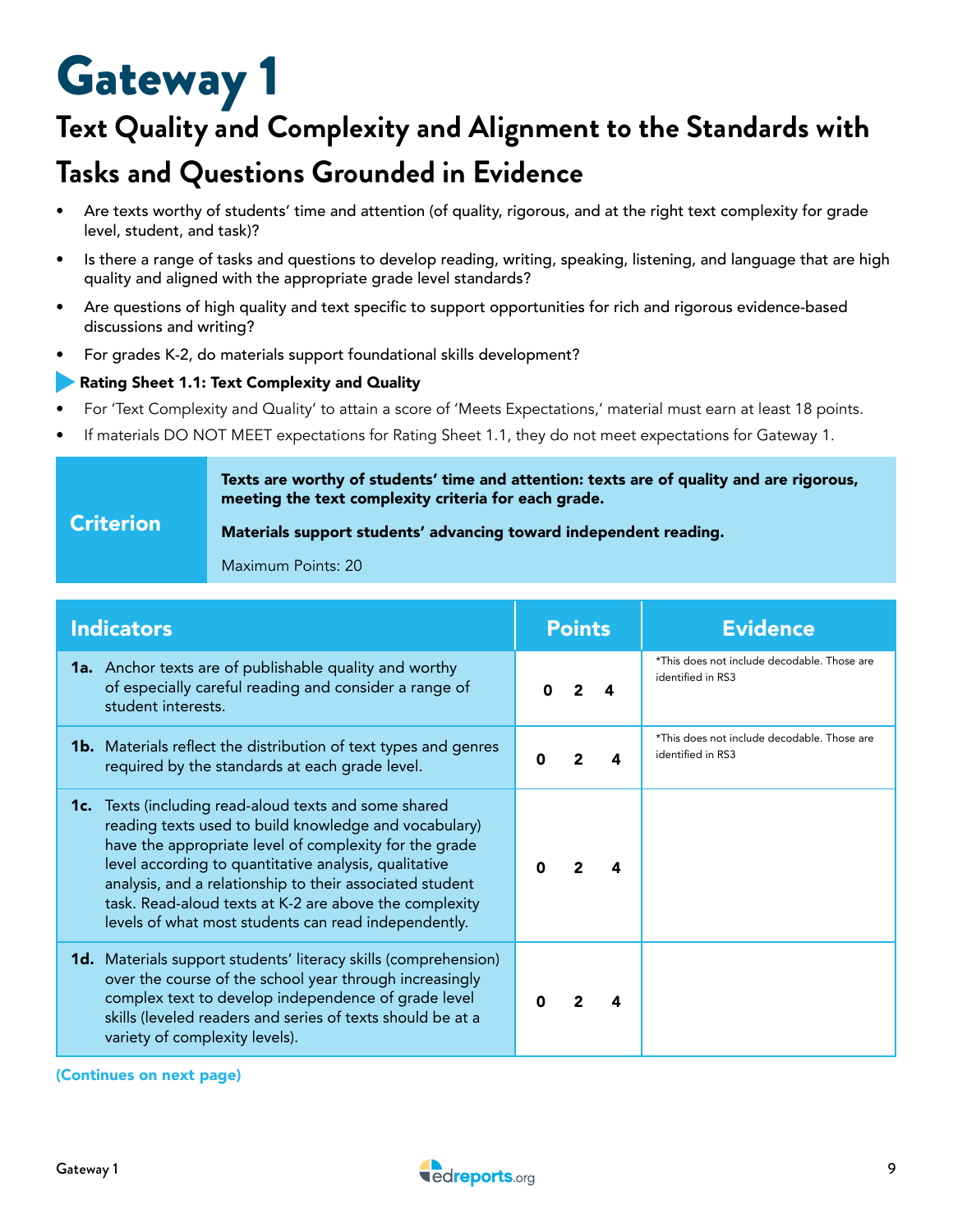#### (Continued from previous page)

| <b>1e.</b> Anchor texts and series of texts connected to them<br>are accompanied by a text complexity analysis and<br>rationale for educational purpose and placement in<br>the grade level.                    |  |  |
|-----------------------------------------------------------------------------------------------------------------------------------------------------------------------------------------------------------------|--|--|
| <b>1f.</b> Support materials for the core text(s) provide<br>opportunities for students to engage in a range and<br>volume of reading to support their reading at grade<br>level by the end of the school year. |  |  |

## RATING SHEET 1.1 TALLY

Earned: \_\_\_\_\_\_\_ of 20 points

Meets expectations (18-20 points)

Partially meets expectations (10-17 points)

Does not meet expectations (<10 points)

### **Rating Sheet 1.2: Alignment to the Standards with Tasks and Questions Grounded in Evidence**

For 'Alignment to the Standards with Tasks and Questions Grounded in Evidence' to attain a score of 'Meets Expectations,' material must earn at least 14 points.

#### **Criterion** Materials provide opportunities for rich and rigorous evidence-based discussions and writing about texts to build strong literacy skills.

Maximum Points: 16

| <b>Indicators</b>  |                                                                                                                                                                                                                                                                           | <b>Points</b> | <b>Evidence</b> |
|--------------------|---------------------------------------------------------------------------------------------------------------------------------------------------------------------------------------------------------------------------------------------------------------------------|---------------|-----------------|
|                    | 1g. Most questions, tasks, and assignments are<br>text-based, requiring students to engage with<br>the text directly (drawing on textual evidence<br>to support both what is explicit as well as valid<br>inferences from the text).                                      |               |                 |
| combination)       | <b>1h.</b> Materials contain sets of high-quality sequences<br>of text-based questions with activities that build<br>to a culminating task which integrates skills to<br>demonstrate understanding (as appropriate, may<br>be drawing, dictating, writing, speaking, or a |               |                 |
| 1i.<br>and syntax. | Materials provide frequent opportunities and<br>protocols for evidence-based discussions (small<br>group, peer-to-peer, whole class) that encourage<br>the modeling and use of academic vocabulary                                                                        |               |                 |

#### (Continues on next page)

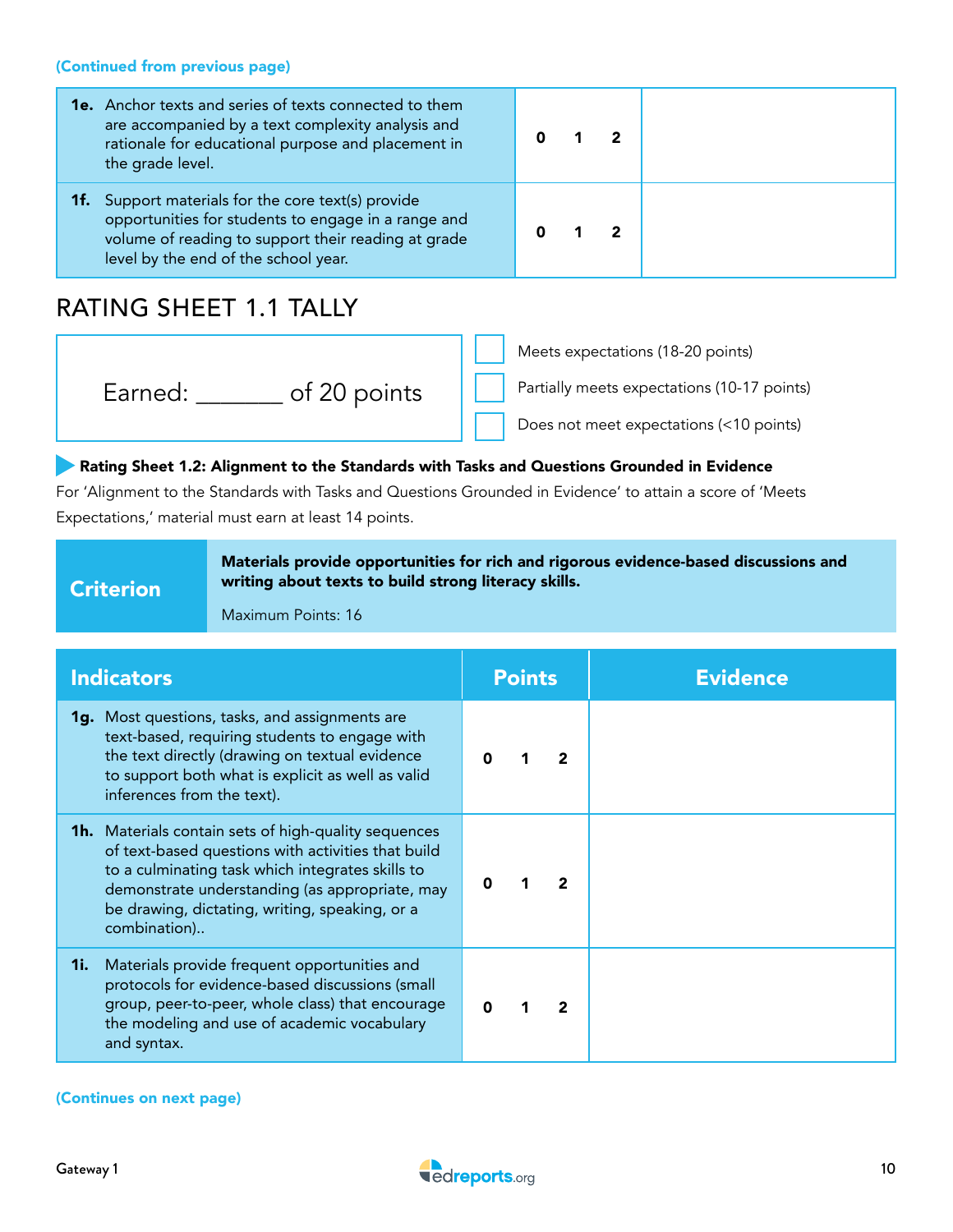| Materials support students' listening and<br>1j.<br>speaking about what they are reading (or read<br>aloud) and researching (shared projects) with<br>relevant follow-up questions and supports.                                         |  |  |
|------------------------------------------------------------------------------------------------------------------------------------------------------------------------------------------------------------------------------------------|--|--|
| <b>1k.</b> Materials provide opportunities for students to<br>address different text types of writing that reflect<br>the distribution required by the standards.                                                                        |  |  |
| 11. Materials include frequent opportunities for<br>evidence-based writing to support careful analyses,<br>well-defended claims, and clear information.                                                                                  |  |  |
| <b>1m.</b> Materials include regular opportunities for<br>evidence-based writing to support recall of<br>information, opinions with reasons, and relevant<br>information appropriate for the grade level.                                |  |  |
| <b>1n.</b> Materials include explicit instruction of the<br>grammar and conventions standards for grade<br>level as applied in increasingly sophisticated<br>contexts, with opportunities for application both<br>in and out of context. |  |  |

## RATING SHEET 1.2 TALLY

|                         | Meets expectations (14-16 points)          |
|-------------------------|--------------------------------------------|
| of 16 points<br>Earned: | Partially meets expectations (8-13 points) |
|                         | Does not meet expectations (<8 points)     |

### Rating Sheet 1.3: Tasks and Questions: Foundational Skills Development K-2

For "Tasks and Questions: Foundational Skills Development (Grades K-2)" to attain a score of 'Meets Expectations,' materials must earn at least 18 points. If materials DO NOT MEET expectations for Rating Sheet 1.3, they do not meet expectations for Gateway 1.

### **Criterion**

Foundational Skills Development (Grades K-2): Materials in reading, writing, speaking, listening, and language targeted to support foundational reading development are aligned to the standards.

Maximum Points: 22

| Indicators                                                                                                                                                                                                                                                                                                                                                                                                                                         | <b>Points</b> | <b>Evidence</b> |
|----------------------------------------------------------------------------------------------------------------------------------------------------------------------------------------------------------------------------------------------------------------------------------------------------------------------------------------------------------------------------------------------------------------------------------------------------|---------------|-----------------|
| <b>10.</b> Materials, questions, and tasks directly teach<br>foundational skills to build reading acquisition<br>by providing systematic and explicit instruction<br>in the alphabetic principle, letter-sound<br>relationships, phonemic awareness, and<br>phonological awareness (K-1), and phonics (K-2)<br>that demonstrate a transparent and research-<br>based progression with opportunities for<br>application both in and out of context. |               |                 |

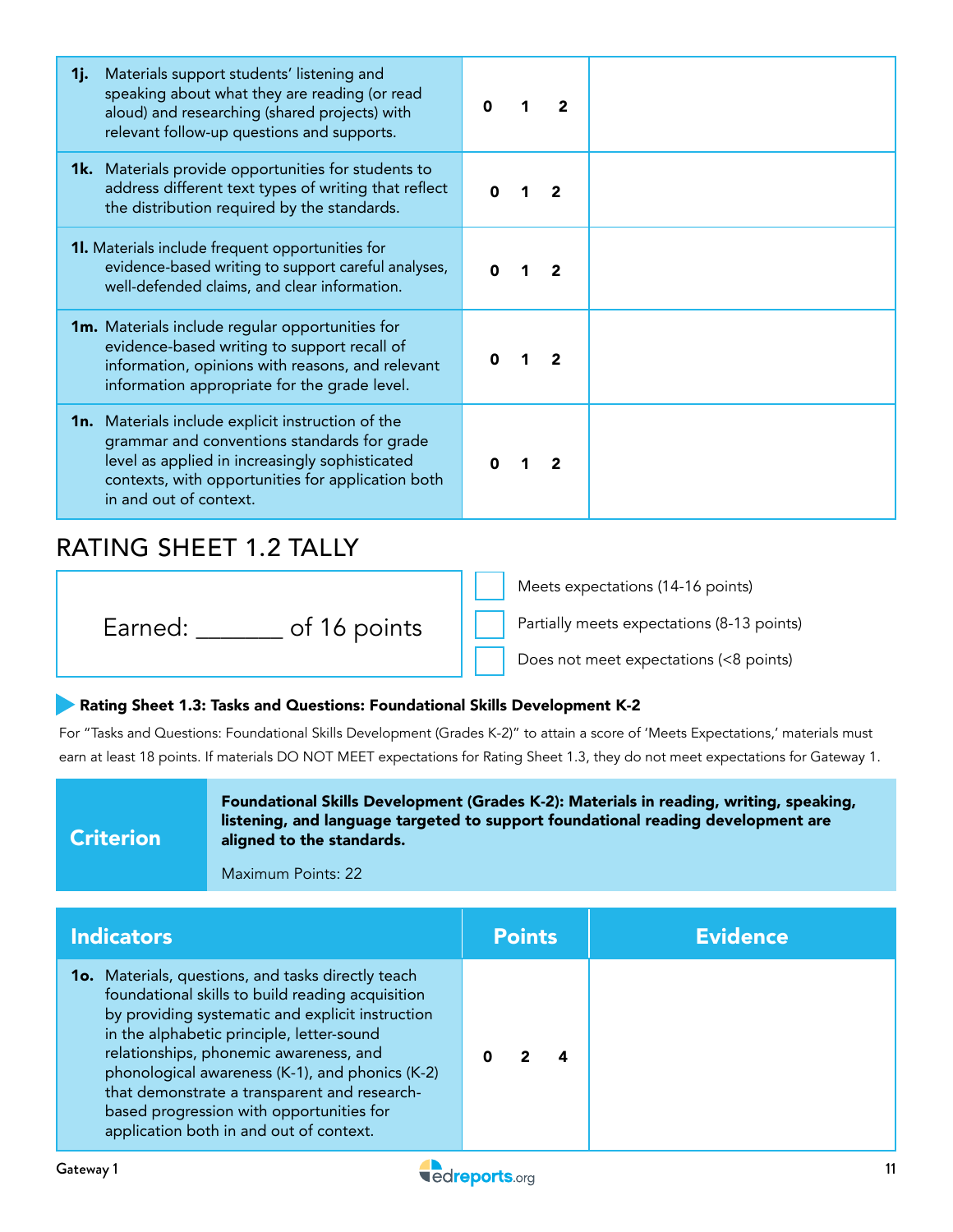| 1p. Materials, questions, and tasks provide explicit<br>instruction for and regular practice to address<br>the acquisition of print concepts, including<br>alphabetic knowledge, directionality, and<br>function (K-1), structures and features of text<br>$(1-2)$ .                                |  | $\mathbf{2}$ |  |
|-----------------------------------------------------------------------------------------------------------------------------------------------------------------------------------------------------------------------------------------------------------------------------------------------------|--|--------------|--|
| 1q. Instructional opportunities are frequently built<br>into the materials for students to practice<br>and gain decoding automaticity and sight-<br>based recognition of high frequency words.<br>This includes reading fluency in oral reading<br>beginning in mid-Grade 1 and through Grade 2     |  | 4            |  |
| <b>1r.</b> Materials, questions, and tasks provide systematic<br>and explicit instruction in and practice of word<br>recognition and analysis skills in a research-based<br>progression in connected text and tasks.                                                                                |  |              |  |
| <b>1s.</b> Materials support ongoing and frequent<br>assessment to determine student mastery and<br>inform meaningful differentiation of foundational<br>skills, including a clear and specific protocol as<br>to how students performing below standard on<br>these assessments will be supported. |  |              |  |
| <b>1t.</b> Materials, questions, and tasks provide high-quality<br>lessons and activities that allow for differentiation<br>of foundational skills.                                                                                                                                                 |  |              |  |

### RATING SHEET 1.3 TALLY

Earned: \_\_\_\_\_\_\_ of 22 points

Meets expectations (18-22 points)

Partially meets expectations (10-17points)

Does not meet expectations (<10 points)

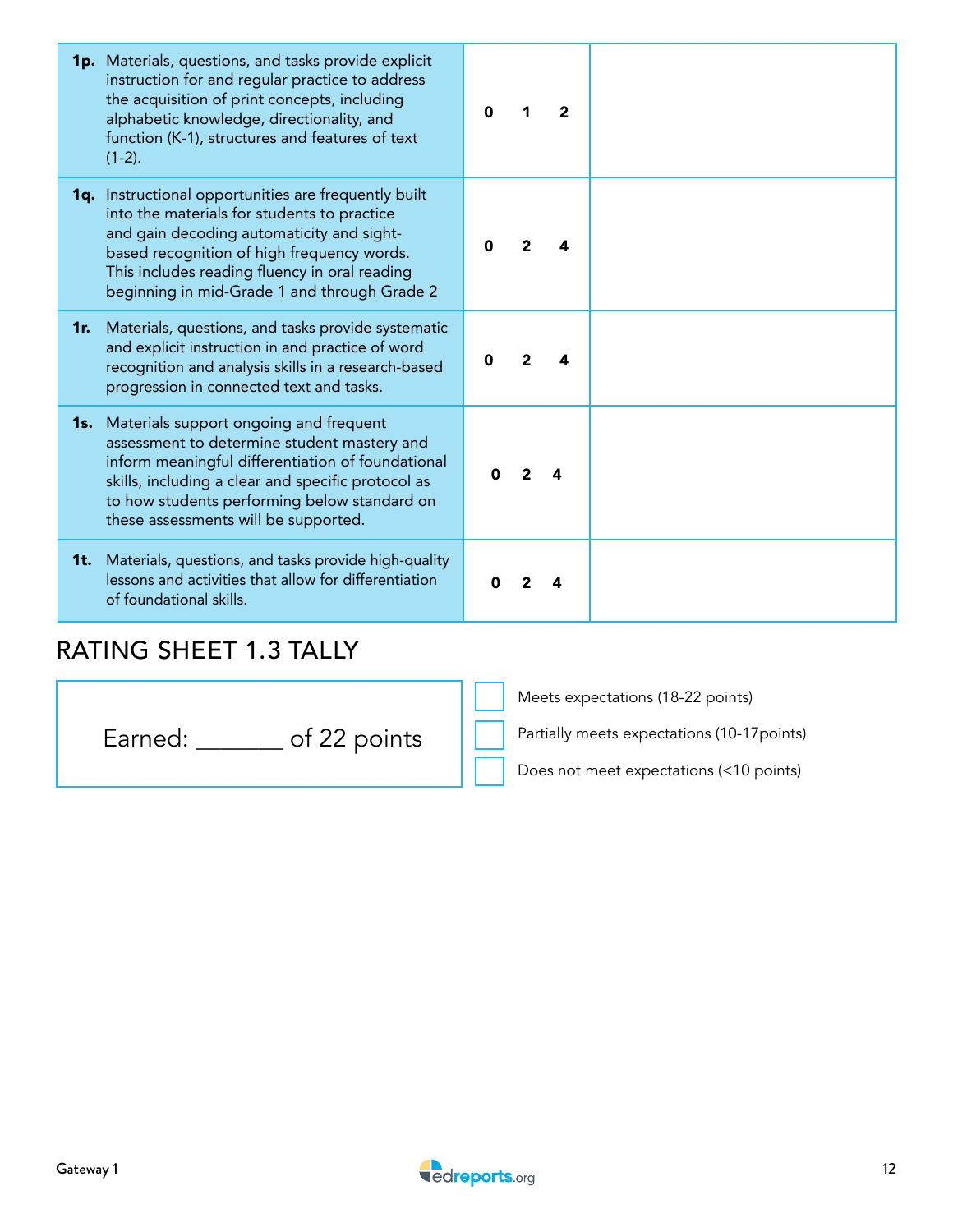## Gateway 1 Overall Rating:

#### Text Quality and Complexity and Alignment to the Standards with Tasks and Questions Grounded in Evidence

Reviewers use data recorded in Rating Sheets 1.1 and 1.2 to determine the overall rating for grade k-2 materials.

Gateway 1

High-quality texts are the central focus of lessons, are at the appropriate grade level text complexity, and are accompanied by quality tasks aligned to the standards of reading, writing, speaking, listening, and language in service to grow literacy skills.

Maximum Points: 58

| <b>Indicators</b>                                                                                                                                               | <b>Rating</b><br><b>Score</b>                      | <b>Evidence</b> |
|-----------------------------------------------------------------------------------------------------------------------------------------------------------------|----------------------------------------------------|-----------------|
| $1a-1f$ :<br>Texts are worthy of students' time and attention<br>(of quality, rigorous, and at the right text<br>complexity for grade level, student, and task) | <b>Point Total from</b><br><b>Rating Sheet(s):</b> |                 |
| $1g-1n$ :<br>Materials provide opportunities for rich and<br>rigorous evidence-based discussions and writing<br>about texts.                                    | <b>Point Total from</b><br><b>Rating Sheet(s):</b> |                 |
| $1o-1t$ :<br>Materials in reading, writing, speaking, listening,<br>and language targeted to support foundational<br>reading development.                       | <b>Point Total from</b><br><b>Rating Sheet(s)</b>  |                 |

## GATEWAY 1 FINAL SCORE

| of 58 points<br>Earned: |  |
|-------------------------|--|
|                         |  |

Meets expectations (52-58 points)

Partially meets expectations (25-51-27 points)

Does not meet expectations (<28 points)

### REMINDER:

• Does not meet = does not continue to Gateway 2

- Materials must "Meet Expectations" or "Partially Meet Expectations" in Gateway 1 to be reviewed in Gateway 2.
- Materials must "Meet Expectations" in BOTH Gateway 1 and Gateway 2 to be reviewed in Gateway 3.

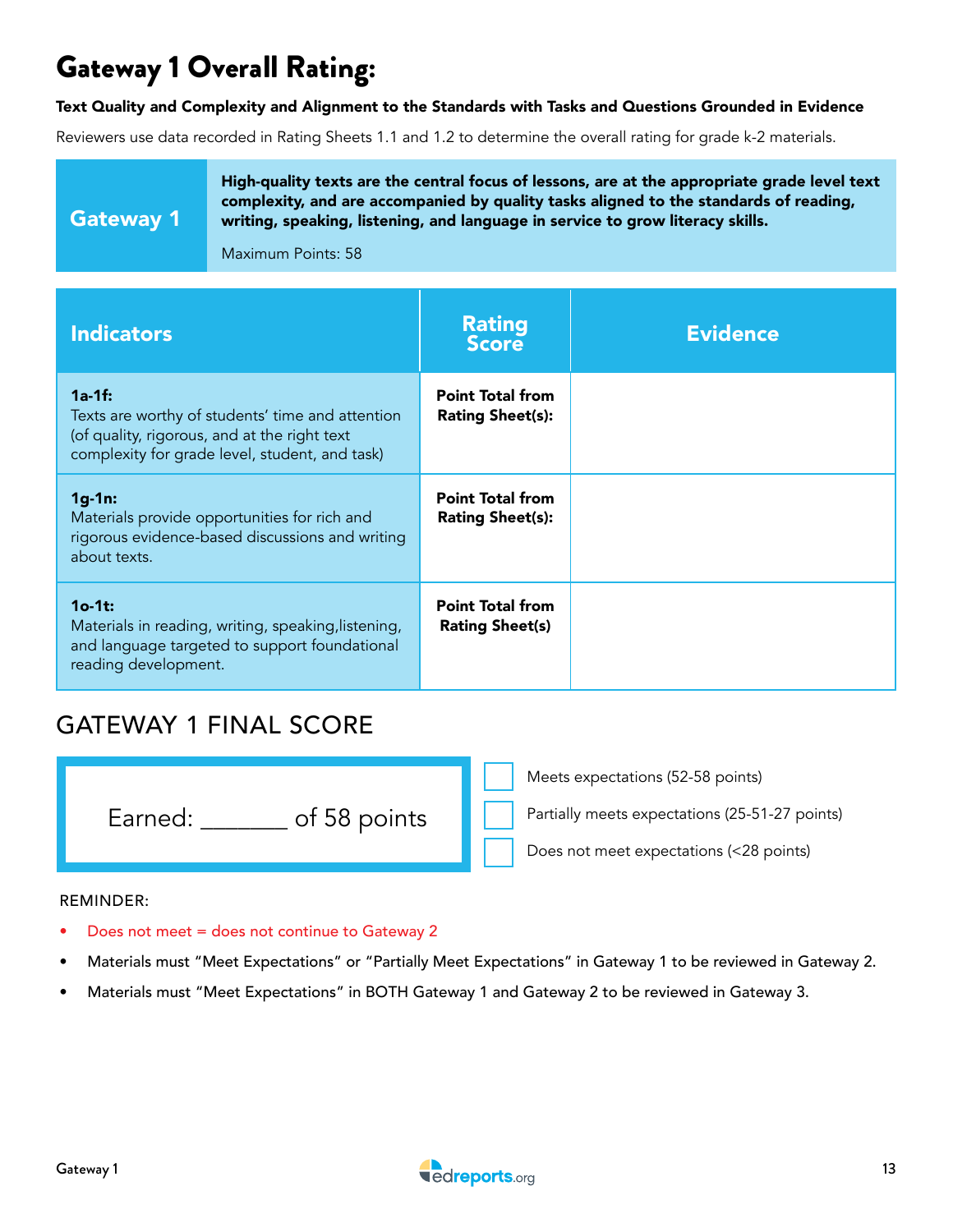# Gateway 2

# **Building Knowledge with Texts, Vocabulary, and Tasks**

- Do instructional materials build students' knowledge across topics *and* content areas?
- Is academic vocabulary instruction intentionally and coherently sequenced to build vocabulary?
- Do questions and tasks build in rigor and complexity to culminating tasks that demonstrate students' ability to analyze components of texts and topics?
- Are reading, writing, speaking, listening, and language skills taught and practiced in an integrated manner?

### Rating Sheet 2.1: Building Knowledge

For "Building Knowledge" to attain a score of 'Meets Expectations,' materials must earn at least 28 points

#### Materials build knowledge through integrated reading, writing, speaking, listening, and language.

Criterion

Maximum Points: 32

| <b>Indicators</b>                                                                                                                                                                                                                                                                                              | <b>Points</b> |   |   | <b>Evidence</b> |
|----------------------------------------------------------------------------------------------------------------------------------------------------------------------------------------------------------------------------------------------------------------------------------------------------------------|---------------|---|---|-----------------|
| 2a. Texts are organized around a topic/topics to<br>build students' ability to read and comprehend<br>complex texts independently and proficiently.                                                                                                                                                            | ŋ             |   | 4 |                 |
| 2b. Materials contain sets of coherently sequenced<br>higher order thinking questions and tasks that<br>require students to analyze the language (words/<br>phrases), key ideas, details, craft, and structure<br>of individual texts in order to make meaning and<br>build understanding of texts and topics. | Ω             | 2 | 4 |                 |
| 2c. Materials contain a coherently sequenced set of<br>text-dependent and text- specific questions and<br>tasks that require students to build knowledge<br>and integrate ideas across both individual and<br>multiple texts.                                                                                  |               |   |   |                 |
| 2d. The questions and tasks support students' ability<br>to complete culminating tasks in which they<br>demonstrate their knowledge of a topic through<br>integrated skills (e.g. combination of reading,<br>writing, speaking, listening).                                                                    | n             |   |   |                 |
| 2e. Materials include a cohesive, consistent<br>approach for students to regularly interact<br>with word relationships and build academic<br>vocabulary/ language in context.                                                                                                                                  | n             |   |   |                 |

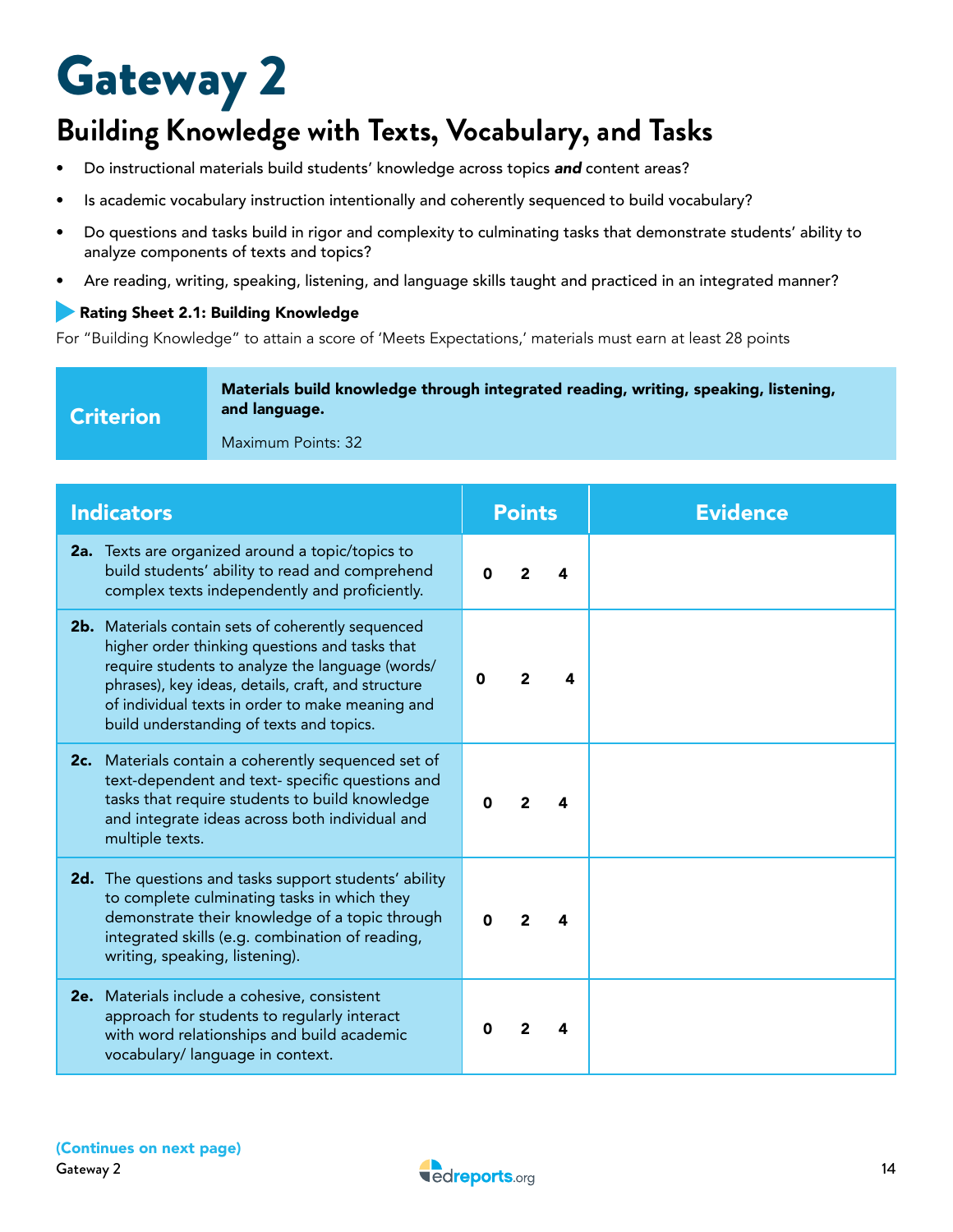### (Continued from previous page)

| 2f. Materials contain a year long, cohesive plan of<br>writing instruction and practice which support<br>students in building and communicating<br>substantive understanding of topics and texts.                              |  |  |
|--------------------------------------------------------------------------------------------------------------------------------------------------------------------------------------------------------------------------------|--|--|
| 2g. Materials include a progression of focused,<br>shared research and writing projects to<br>encourage students to develop and synthsize<br>knowledge and understanding of a topic using<br>texts and other source materials. |  |  |
| 2h. Materials provide a design, including<br>accountability, for how students will regularly<br>engage in a volume of independent reading<br>either in or outside of class.                                                    |  |  |

## RATING SHEET 2.1 TALLY

|                         | Meets expectations (28-32 points)           |
|-------------------------|---------------------------------------------|
| of 32 points<br>Earned: | Partially meets expectations (16-27 points) |
|                         | Does not meet expectations (<16 points)     |

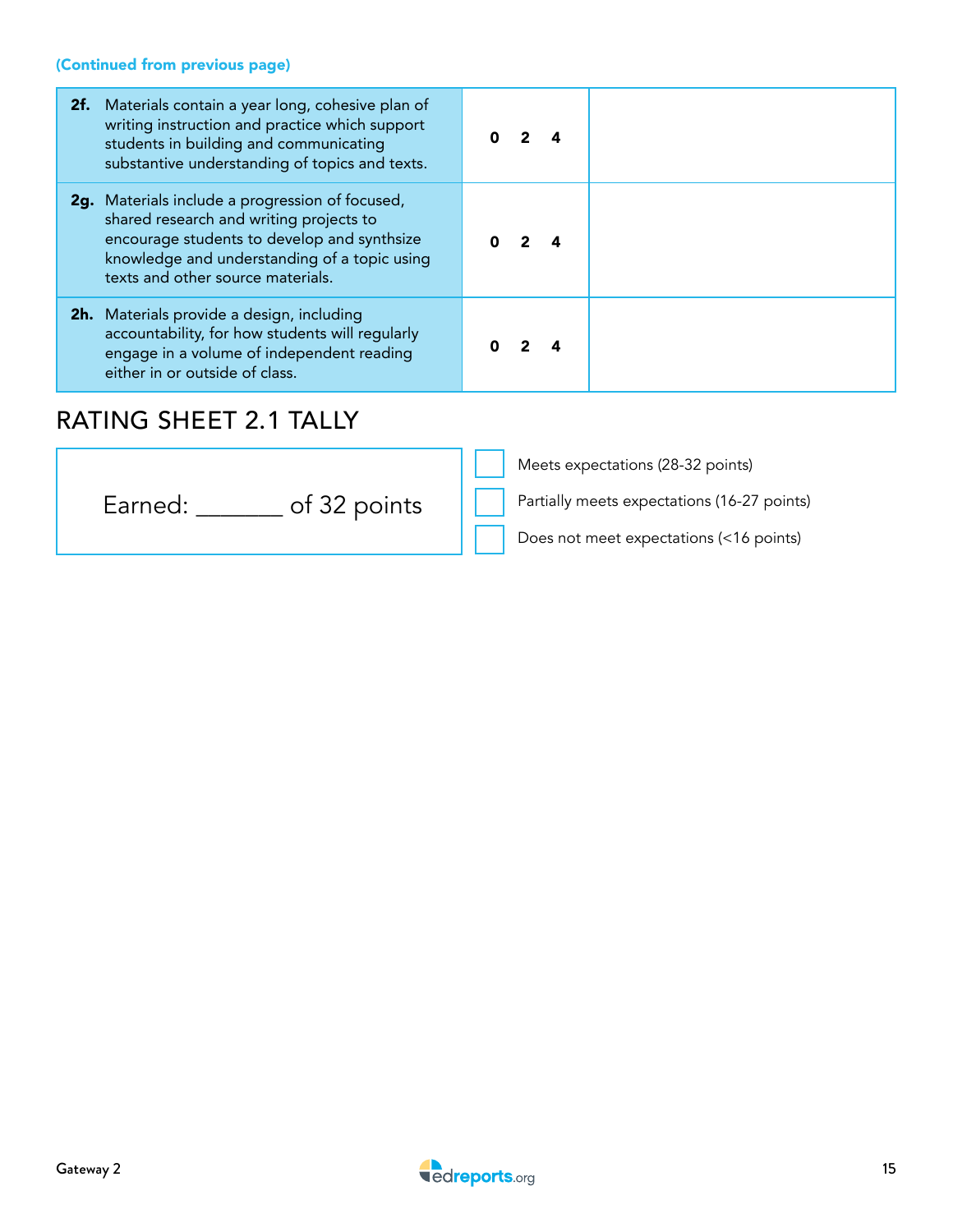## Gateway 2 Overall Rating:

### Building Knowledge with Texts, Vocabulary, and Tasks

Reviewers use data recorded in Rating Sheet 2.1 to determine the Gateway 2 overall rating.

| <b>Gateway 2</b> | Materials build knowledge through integrated reading, writing, speaking, listening,<br>and language.<br>Maximum Points: 32 |                                                    |                 |
|------------------|----------------------------------------------------------------------------------------------------------------------------|----------------------------------------------------|-----------------|
|                  |                                                                                                                            |                                                    |                 |
| Indicators       |                                                                                                                            | <b>Rating</b><br><b>Score</b>                      | <b>Evidence</b> |
| $2a-2h$ :        | Materials build knowledge through integrated<br>reading, writing, speaking, listening, and                                 | <b>Point Total from</b><br><b>Rating Sheet(s):</b> |                 |

### GATEWAY 2 FINAL SCORE

|                         | Meets expectations (28-32 points)           |
|-------------------------|---------------------------------------------|
| of 32 points<br>Earned: | Partially meets expectations (14-25 points) |
|                         | Does not meet expectations (<14 points)     |

REMINDER:

language.

- Does not meet = does not continue to Gateway 3
- Materials must "Meet Expectations" or "Partially Meet Expectations" in Gateway 2 to be reviewed in Gateway 3
- Materials must "Meet Expectations" in BOTH Gateway 1 and Gateway 2 to be reviewed in Gateway 3.

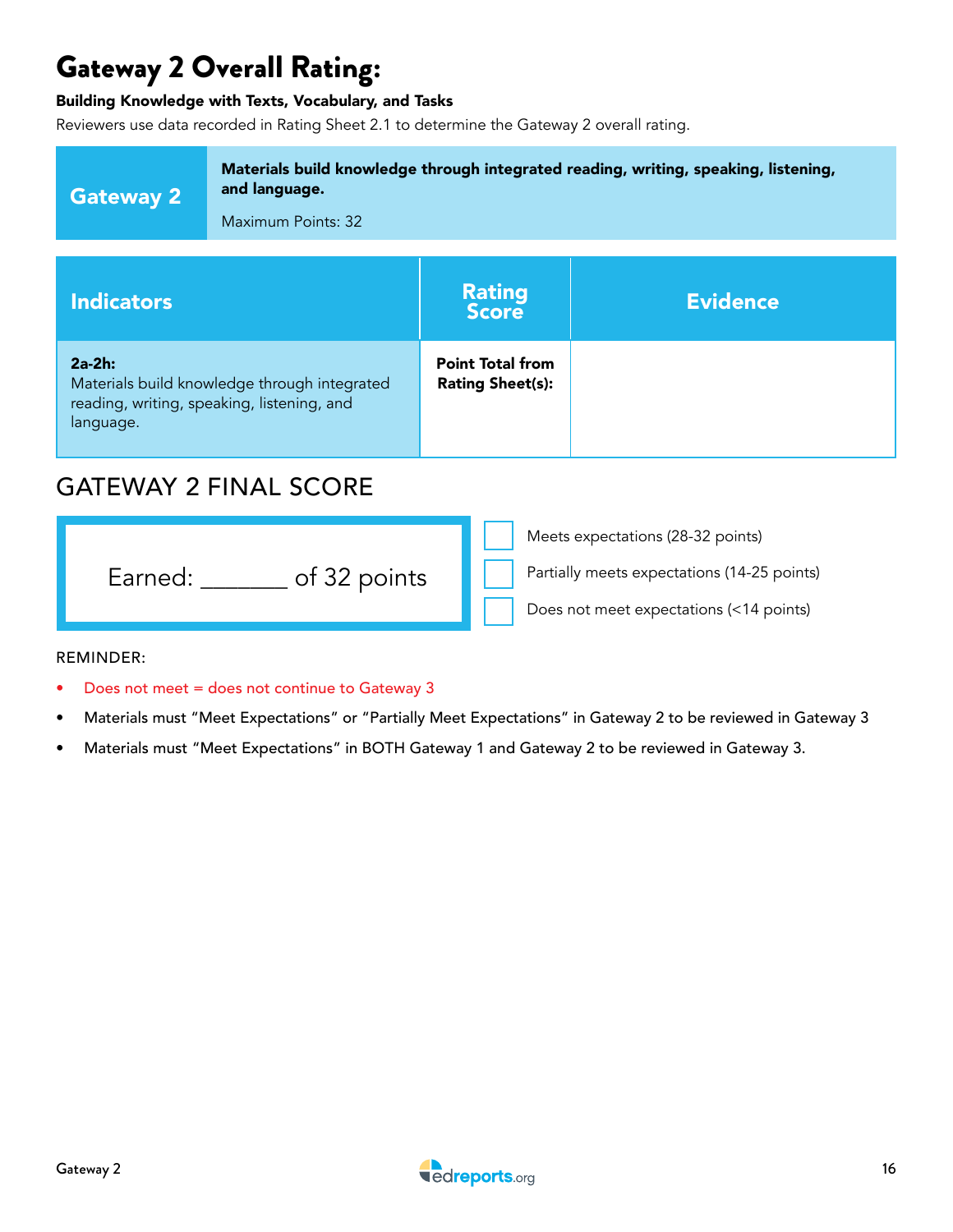# Gateway 3

# **Instructional Supports and Usability Indicators**

Gateway 3 Rating Sheets include some Indicators that are rated and some that are not rated. In cases where Indicators are not rated, the evidence collected provides valuable information about instructional materials, although the indicator is not scored and does not affect the rating for the Criterion or Gateway.<sup>3</sup>

### Rating Sheet 3.1: Use and Design to Facilitate Student Learning

For "Use and design facilitate student learning" to attain a score of "Meets Expectations," material must earn at least 7 points.

|  | <b>Criterion</b> |  |
|--|------------------|--|
|  |                  |  |
|  |                  |  |
|  |                  |  |

Materials are well designed and take into account effective lesson structure and pacing.

Maximum Points: 8

| <b>Indicators</b>                                                                                                                                                                      | <b>Points</b>     | <b>Evidence</b> |
|----------------------------------------------------------------------------------------------------------------------------------------------------------------------------------------|-------------------|-----------------|
| <b>3a.</b> Materials are well-designed and take into<br>account effective lesson structure and pacing.                                                                                 | $\mathbf{2}$      |                 |
| <b>3b.</b> The teacher and student can reasonably<br>complete the content within a regular school<br>year, and the pacing allows for maximum student<br>understanding.                 | 2                 |                 |
| 3c. The student resources include ample review<br>and practice resources, clear directions, and<br>explanation, and correct labeling of reference<br>aids (e.g., visuals, maps, etc.). |                   |                 |
| 3d. Materials include publisher-produced alignment<br>documentation of the standards addressed by<br>specific questions, tasks, and assessment items.                                  | $\overline{2}$    |                 |
| <b>3e.</b> The visual design (whether in print or digital) is<br>not distracting or chaotic, but supports students<br>in engaging thoughtfully with the subject                        | <b>Not Scored</b> |                 |

### RATING SHEET 3.1 TALLY

Earned: \_\_\_\_\_\_\_ of 8 points

Meets expectations (7-8 points)

Partially meets expectations (5-6 points)

Does not meet expectations (<5 points)



<sup>3</sup> For indicators that do not currently receive a numerical rating, EdReports.org is providing evidence of the presence of these indicators but we are currently not including them in the ratings until we gather more information from reviewers and the field on their usefulness.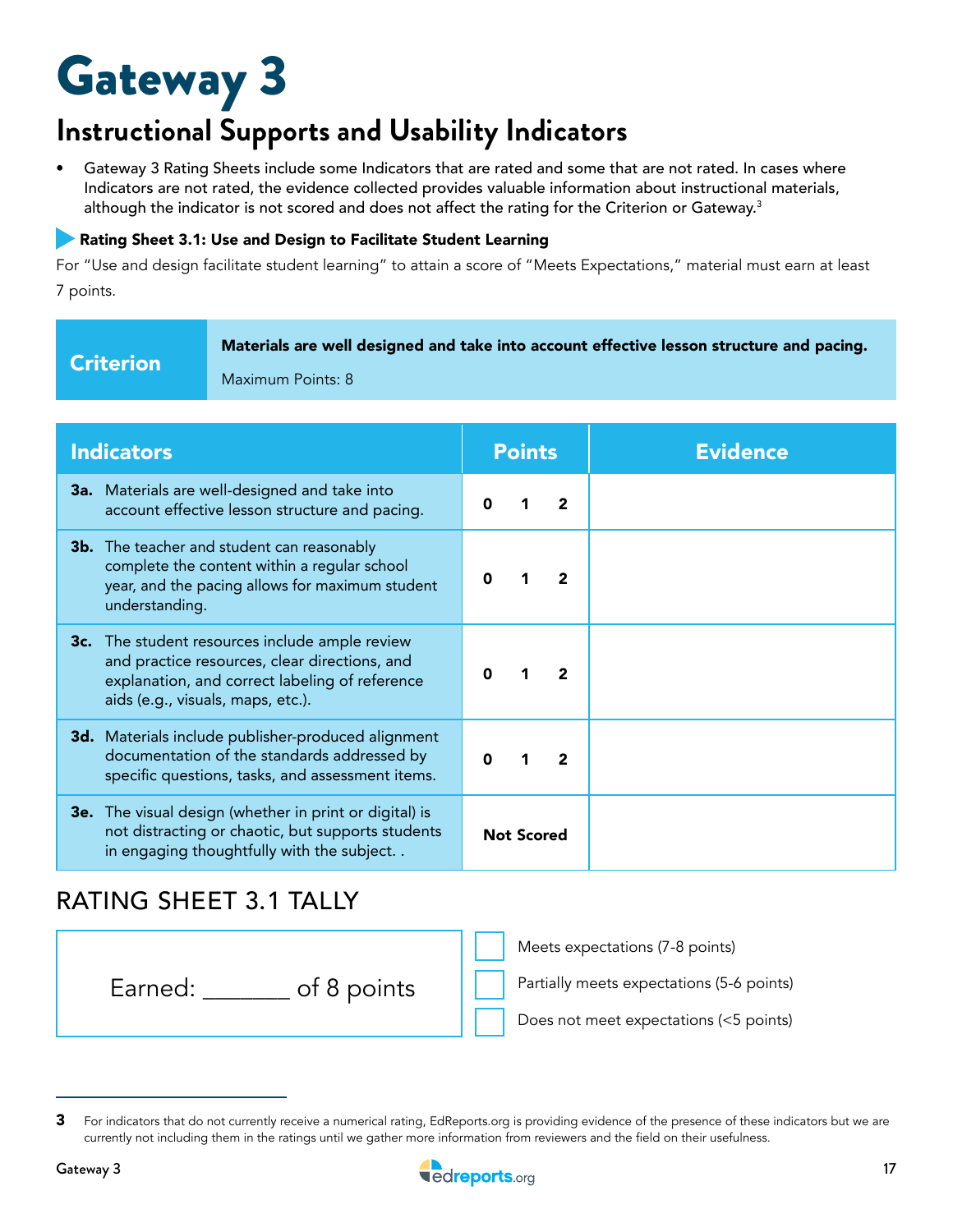### Rating Sheet 3.2: Teacher Planning and Learning for Success with CCSS

For "Teacher Planning and Learning for Success with CCSS" to attain a score of "Meets Expectations," materials must earn at least 7 points.

| <b>Criterion</b> | Materials support teacher learning and understanding of the Standards. |
|------------------|------------------------------------------------------------------------|
|                  | Maximum Points: 8                                                      |

| <b>Indicators</b>                                                                                                                                                                                                                                                                                                                      | <b>Points</b>       | <b>Evidence</b> |
|----------------------------------------------------------------------------------------------------------------------------------------------------------------------------------------------------------------------------------------------------------------------------------------------------------------------------------------|---------------------|-----------------|
| Materials contain a teacher's edition with ample<br>3f.<br>and useful annotations and suggestions on how<br>to present the content in the student edition<br>and in the ancillary materials. Where applicable,<br>materials include teacher guidance for the use of<br>embedded technology to support and enhance<br>student learning. | $\overline{2}$<br>ŋ |                 |
| 3g. Materials contain a teacher's edition that contains<br>full, adult-level explanations and examples of the<br>more advanced literacy concepts so that teachers<br>can improve their own knowledge of the subject,<br>as necessary.                                                                                                  | $\mathbf{2}$<br>n   |                 |
| <b>3h.</b> Materials contain a teacher's edition that<br>explains the role of the specific ELA/literacy<br>standards in the context of the overall<br>curriculum.                                                                                                                                                                      | $\overline{2}$<br>n |                 |
| Materials contain explanations of the<br>3i.<br>instructional approaches of the program and<br>identification of the research-based strategies.                                                                                                                                                                                        | 2<br>ŋ<br>1         |                 |
| Materials contain strategies for informing all<br>3j.<br>stakeholders, including students, parents, or<br>caregivers about the ELA/literacy program and<br>suggestions for how they can help support<br>student progress and achievement.                                                                                              | <b>Not Scored</b>   |                 |

### RATING SHEET 3.2 TALLY



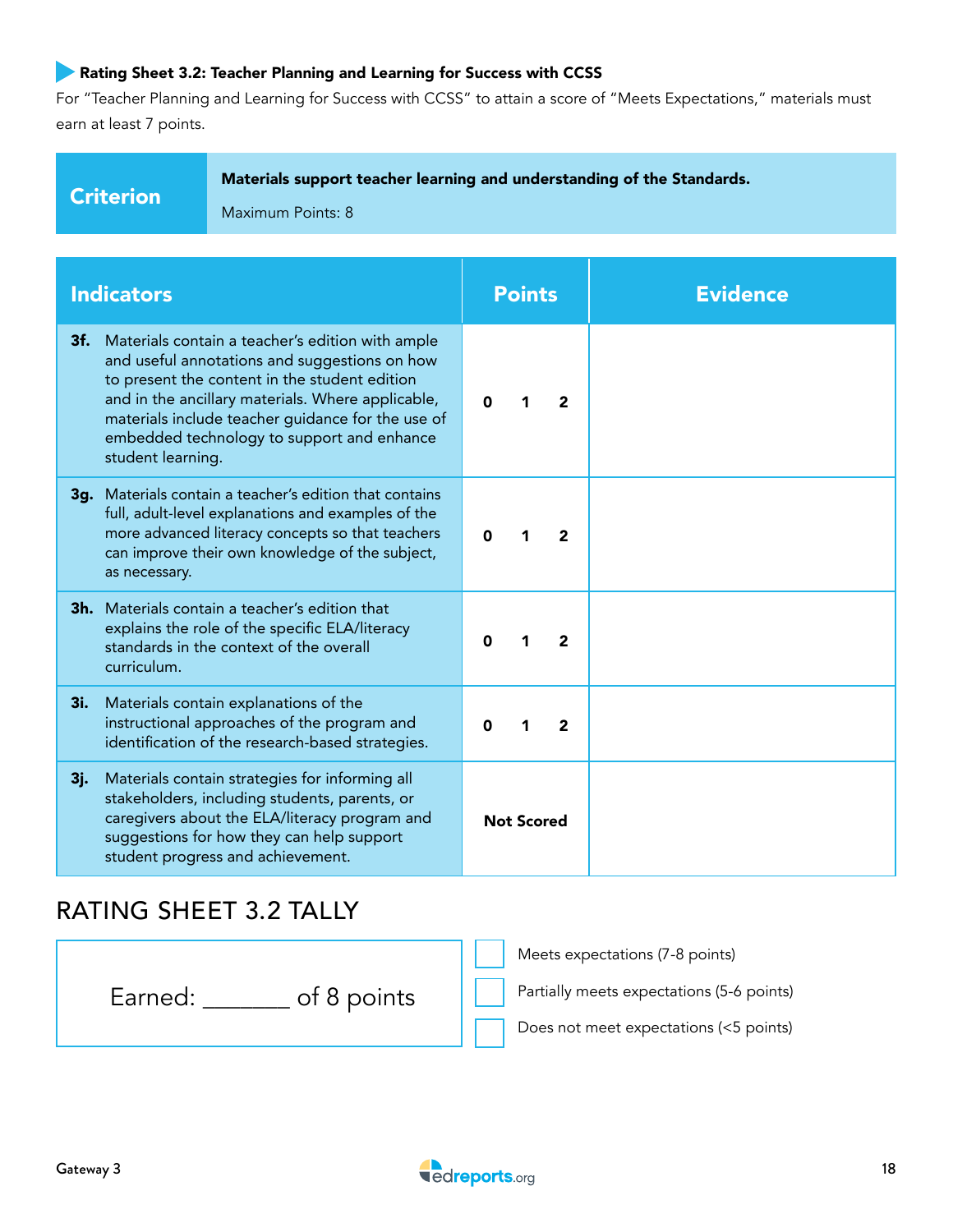### Rating Sheet 3.3: Assessment

For "Assessment" to attain a score of "Meets Expectations," materials must earn at least 7 points.

### **Criterion**

Materials offer teachers resources and tools to collect ongoing data about student progress on the Standards.

Maximum Points: 8

| <b>Indicators</b>                                                                                                                                                              | <b>Points</b>       | <b>Evidence</b> |  |
|--------------------------------------------------------------------------------------------------------------------------------------------------------------------------------|---------------------|-----------------|--|
| <b>3k.</b> Materials regularly and systematically offer<br>assessment opportunities that genuinely<br>measure student progress.                                                | 2<br>n              |                 |  |
| The purpose/use of each assessment is clear:<br>3I.                                                                                                                            |                     |                 |  |
| Assessments clearly denote which standards<br>are being emphasized.                                                                                                            | $\overline{2}$<br>O |                 |  |
| ii. Assessments provide sufficient guidance to<br>teachers for interpreting student performance<br>and suggestions for follow-up.                                              | 2                   |                 |  |
| <b>3m.</b> Materials should include routines and guidance<br>that point out opportunities to monitor student<br>progress.                                                      | 2<br>ŋ              |                 |  |
| <b>3n.</b> Materials indicate how students are accountable<br>for independent reading based on student<br>choice and interest to build stamina, confidence,<br>and motivation. | <b>Not Scored</b>   |                 |  |

### RATING SHEET 3.3 TALLY

Earned: \_\_\_\_\_\_\_\_ of 8 points

Meets expectations (7-8 points)

Partially meets expectations (4-6 points)

Does not meet expectations (<4 points)

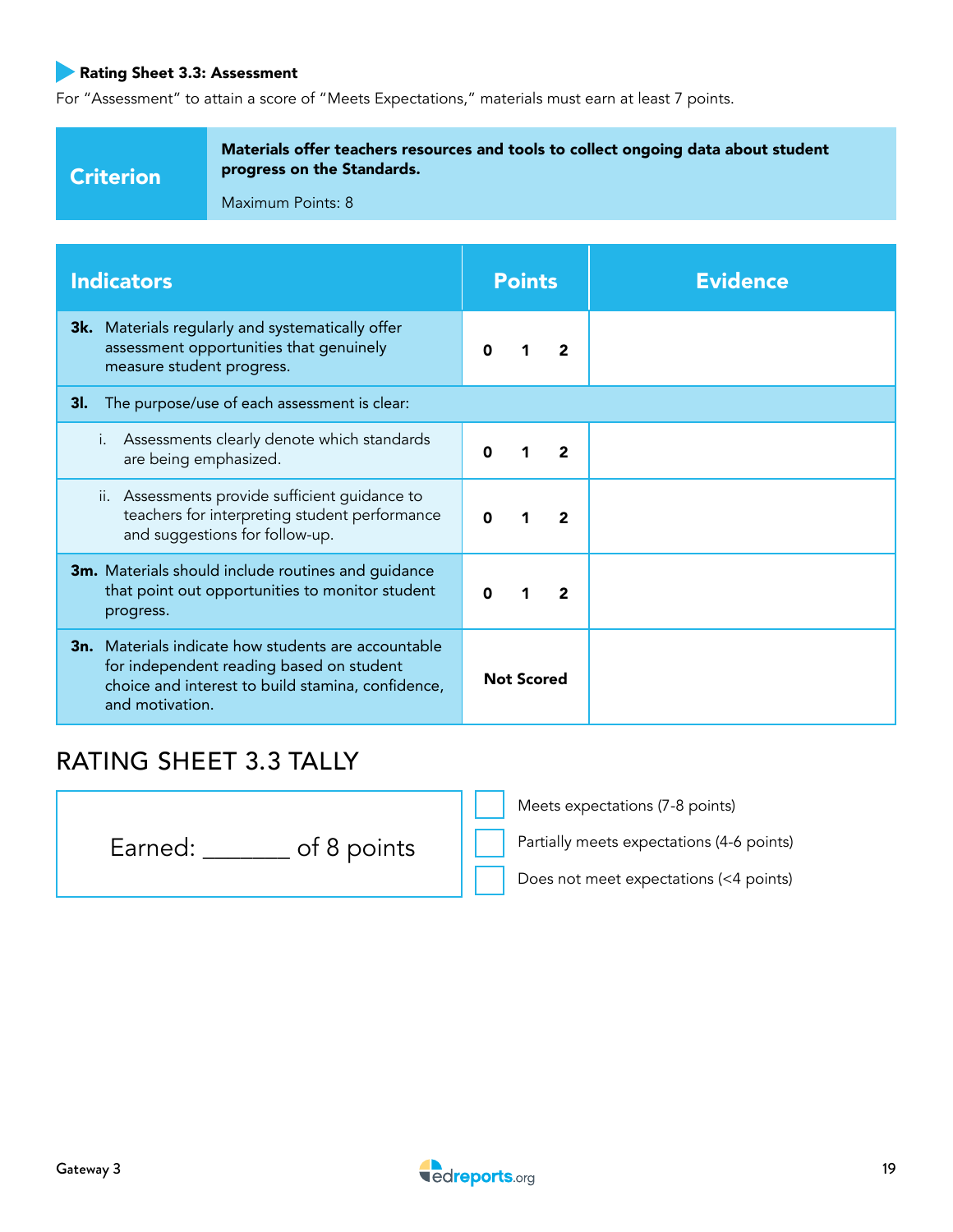### Rating Sheet 3.4: Differentiated Instruction

For "Assessment" to attain a score of "Meets Expectations," materials must earn at least 9 points.

### **Criterion**

Materials provide teachers with strategies for meeting the needs of a range of learners so that they demonstrate independent ability with grade-level standards.

Maximum Points: 10

| <b>Indicators</b>                                                                                                                                                                                                                                                                  | <b>Points</b> |  | <b>Evidence</b> |
|------------------------------------------------------------------------------------------------------------------------------------------------------------------------------------------------------------------------------------------------------------------------------------|---------------|--|-----------------|
| <b>30.</b> Materials provide teachers with strategies for<br>meeting the needs of range of learners so the<br>content is accessible to all learners and supports<br>them in meeting or exceeding the grade-level<br>standards.                                                     |               |  |                 |
| <b>3p.</b> Materials regularly provide all students, including<br>those who read, write, speak, or listen below<br>grade level, or in a language other than English,<br>with extensive opportunities to work with grade<br>level text and meet or exceed grade-level<br>standards. |               |  |                 |
| <b>3q.</b> Materials regularly include extensions and/or<br>more advanced opportunities for students who<br>read, write, speak, or listen above grade level.                                                                                                                       |               |  |                 |
| Materials provide opportunities for teachers to<br>3r.<br>use a variety of grouping strategies.                                                                                                                                                                                    |               |  |                 |

## RATING SHEET 3.4 TALLY

Earned: \_\_\_\_\_\_\_ of 10 points

Meets expectations (9-10 points)

Partially meets expectations (6-8 points)

Does not meet expectations (<6 points)

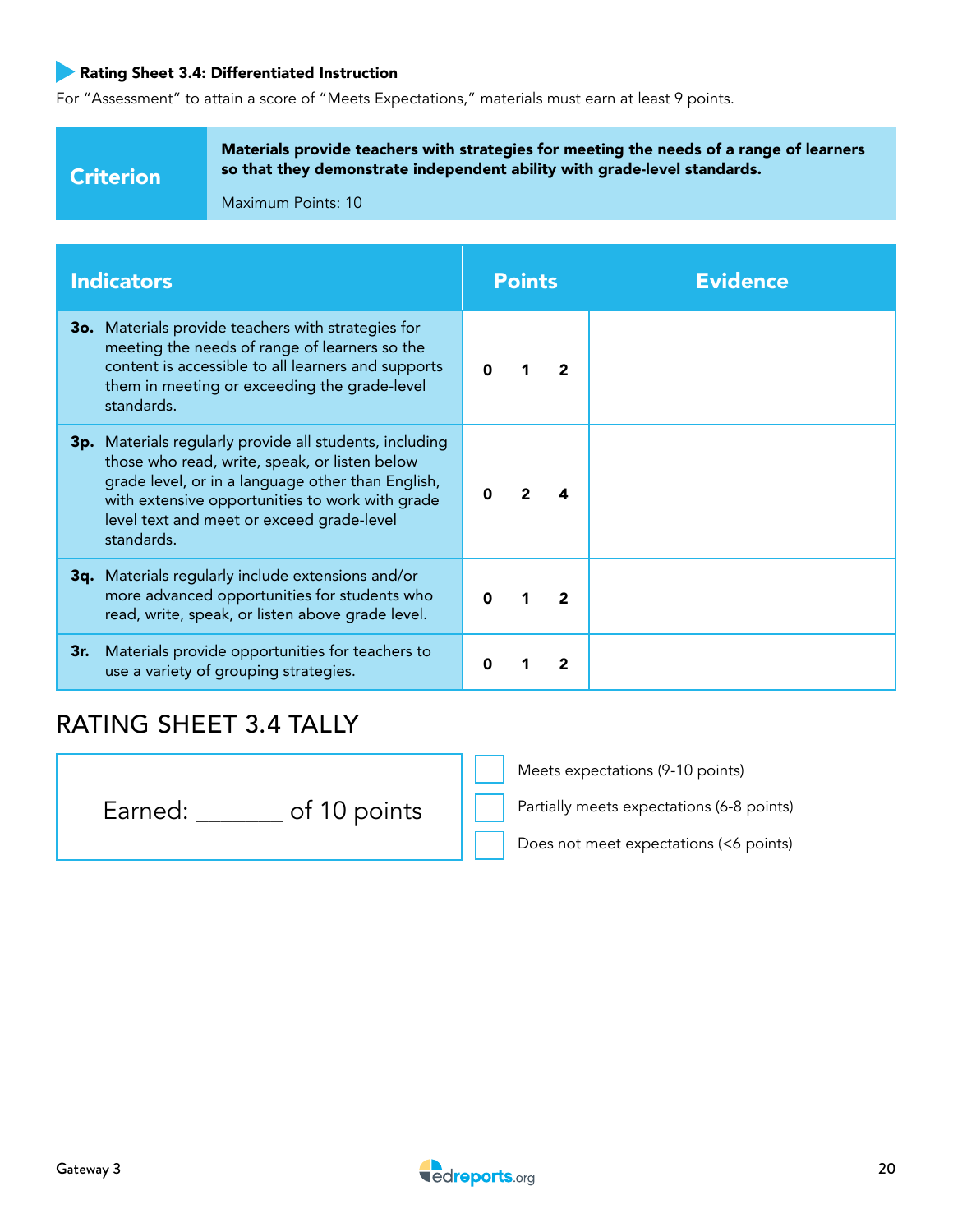### Rating Sheet 3.5: Effective Technology Use

For "Effective Technology Use," indicators are not rated but evidence should be collected if included in review materials. EdReports.org considers technology use to be an important element of usability, but since printed and online materials vary widely in their use of technology, we are not scoring these indicators at this time.

### **Criterion**

Materials support effective use of technology to enhance student learning. Digital materials are accessible and available in multiple platforms.

Not Scored

| <b>Indicators</b>                                                                                                                                                                                                                                                                                                                                                                                                                                                                                | <b>Points</b>     | <b>Evidence</b> |  |  |
|--------------------------------------------------------------------------------------------------------------------------------------------------------------------------------------------------------------------------------------------------------------------------------------------------------------------------------------------------------------------------------------------------------------------------------------------------------------------------------------------------|-------------------|-----------------|--|--|
| 3s. Digital materials (either included as<br>supplementary to a textbook or as part of a<br>digital curriculum) are web-based, compatible<br>with multiple Internet browsers (e.g., Internet<br>Explorer, Firefox, Google Chrome, etc.),<br>"platform neutral" (i.e., are compatible with<br>multiple operating systems such as Windows<br>and Apple and are not proprietary to any single<br>platform), follow universal programming style,<br>and allow the use of tablets and mobile devices. | <b>Not Scored</b> |                 |  |  |
| 3t. Materials support effective use of technology to<br>enhance student learning, drawing attention to<br>evidence and texts as appropriate.                                                                                                                                                                                                                                                                                                                                                     | <b>Not Scored</b> |                 |  |  |
| 3u. Materials can be easily customized for individual learners.                                                                                                                                                                                                                                                                                                                                                                                                                                  |                   |                 |  |  |
| Digital materials include opportunities<br>i.<br>for teachers to personalize learning for<br>all students, using adaptive or other<br>technological innovations.                                                                                                                                                                                                                                                                                                                                 | <b>Not Scored</b> |                 |  |  |
| Materials can be easily customized for<br>i.<br>local use.                                                                                                                                                                                                                                                                                                                                                                                                                                       | <b>Not Scored</b> |                 |  |  |
| 3v. Materials include or reference technology that<br>provides opportunities for teachers and/or<br>students to collaborate with each other (e.g.<br>websites, discussion groups, webinars, etc.)                                                                                                                                                                                                                                                                                                | <b>Not Scored</b> |                 |  |  |